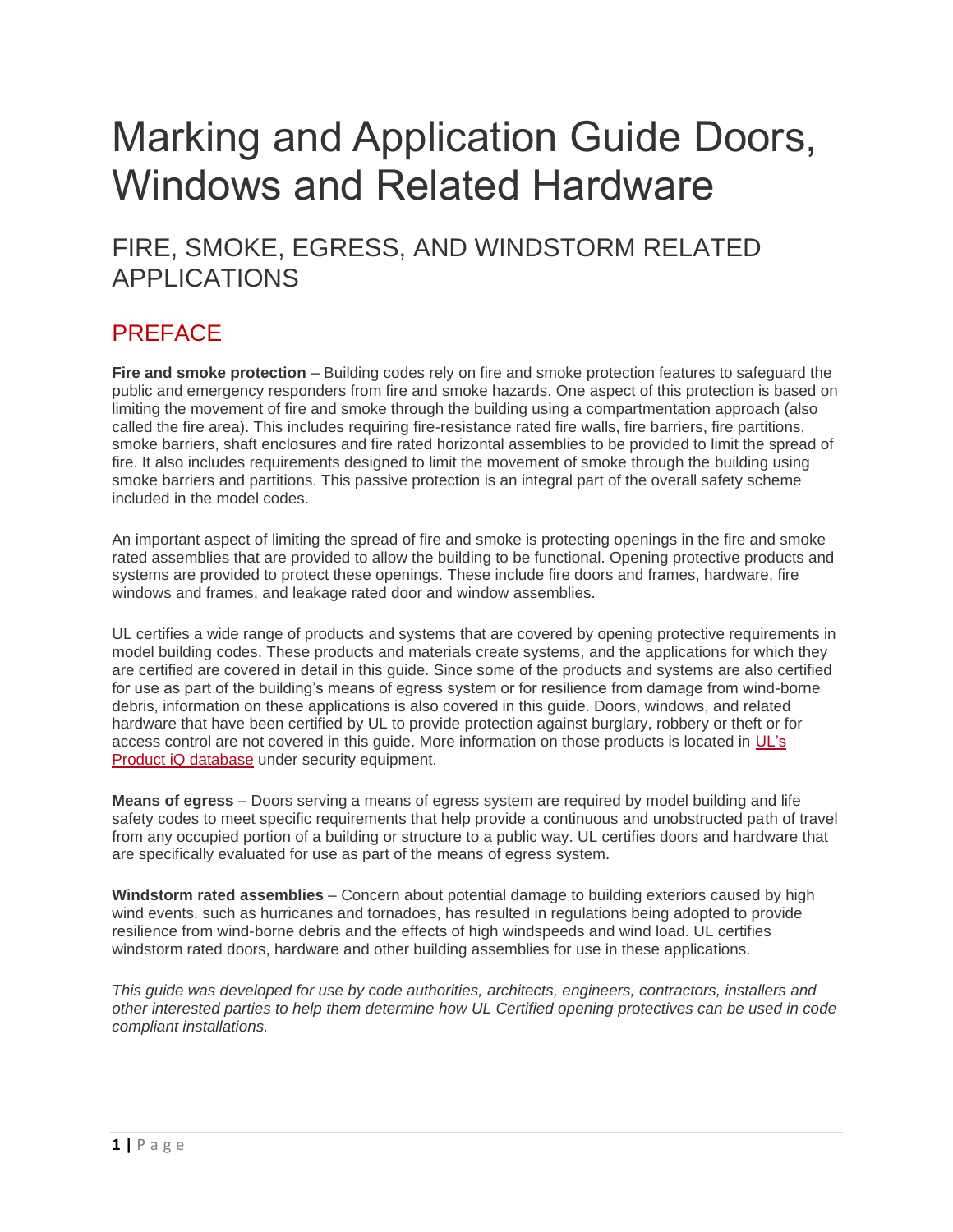| <b>1. INTRODUCTION</b>                                           |    |
|------------------------------------------------------------------|----|
| <b>2. OPENING PROTECTIVES</b>                                    | 4  |
| <b>3. MEANS OF EGRESS RELATED DOOR CERTIFICATIONS</b>            | 11 |
| <b>4. WINDSTORM RATED ASSEMBLIES</b>                             | 13 |
| 5. DOOR AND WINDOW SELECTION AND INSTALLATION                    | 15 |
| <b>6. DIAGRAMS OF COMPLETE ASSEMBLIES</b>                        | 18 |
| <b>APPENDIX A - DOOR, WINDOW AND RELATED HARDWARE CATEGORIES</b> | 19 |
| <b>APPENDIX B- EXAMPLES OF UL LABELS</b>                         | 24 |

### 1. INTRODUCTION

### **A. USE OF THIS GUIDE**

This guide is designed to help users locate, specify or verify UL Certified doors, windows and related hardware to meet applicable model code requirements for applications including fire and smoke protection, egress, and windstorm resilience. This guide explains the differences in product certification markings for each application. Additional information on the intended use or limitations that may apply and the standard(s) used to evaluate products under the product category is provided.

A four or five-letter code following each product category in this guide is the UL category code number (CCN), which identifies product categories under which products are certified by UL for the identified application.

Each UL CCN provides a direct link to the published Product Guide Information for the product category which is separate from the information contained in this Marking and Application Guide. The Product Guide Information includes the scope of the products and assemblies covered, information relating to limitations or special conditions applying to the product, the requirements used for the investigation of the products, general installation and use information, and information on product markings and the UL Mark to be used on the product. Product Guide information is available in the [UL Product iQ database.](https://iq.ulprospector.com/en)

The product markings identified in this Guide do not include every possible marking that could be provided either on a product, product packaging or in its installation instructions, but provides an indication of the type of text and location of markings that address features that may be critical in determining if a product is certified for a particular application. With some applications, UL would recommend that the end user also reference installation standards maintained by industry associations or the NFPA as cited in each Guide (For example: NFPA 80 or SDI A250.11).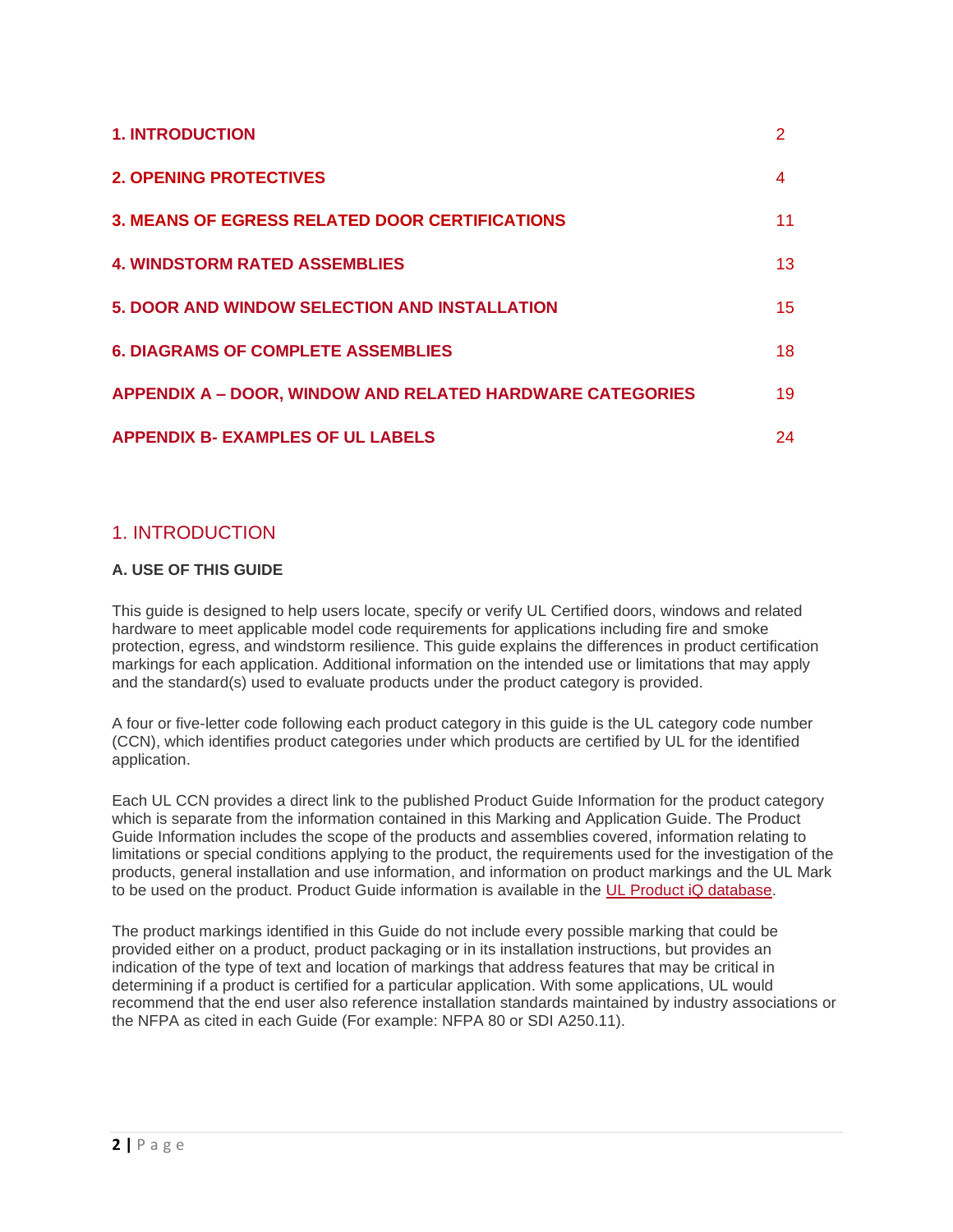### **B. CERTIFICATION, LISTING AND CLASSIFICATION**

Model codes and regulations may require certain products to be "Listed", or "Listed and Labeled". Products that UL has certified for use in applications where "listing" or "listing and labeling" are required in the code include a UL Certified, a UL Listed, or a UL Classified Mark. Collectively, these are referred to by UL in this Guide as marks. Products bearing any of these UL marks comply with the definition of a listed product in the code, and should be considered to be listed. The latest information about UL marks may be found online at https://marks.ul.com/about/

The UL Mark on a product means UL has tested and/or evaluated representative samples of that product and determined that they meet the requirements in the applicable standard(s). The production of UL Certified products is periodically audited by UL Staff at the manufacturing facility to verify that the products continue to comply with the applicable requirements in the standard used to evaluate the products.

#### **C. IDENTIFICATION OF UL CERTIFIED PRODUCTS**

UL Certified products are eligible to bear one of the following Certification Marks, namely the UL Certified Mark, UL Listing Mark, or UL Classification Mark. Refer to product category guide information for specific marking requirements. Products not bearing a UL Mark are not considered to be UL Certified.

### UL CERTIFIED MARK







### UL LISTING MARK UL CLASSIFICATION MARK



### **D. FIELD EVALUATIONS**

You may encounter situations in which you are unable to determine if a product has been listed by a thirdparty organization. Or in other situations, you might encounter a product bearing a listing label that may have subsequently been modified in the field, and now you question whether or not the product still complies with the applicable standard. UL offers a field evaluation service that provides a method to assist you in making your decision whether to accept the product and/or approve the installation. The field evaluation service is available for the evaluation of doors and frames. Anyone directly involved with a product – including manufacturers, owners, contractors, and regulatory authorities – can request a Field Evaluation. Detailed information for this program can be found on [UL's Field Evaluation.](https://code-authorities.ul.com/marking-and-application-guide-doors-windows-and-related-hardware/www.ul.com/field)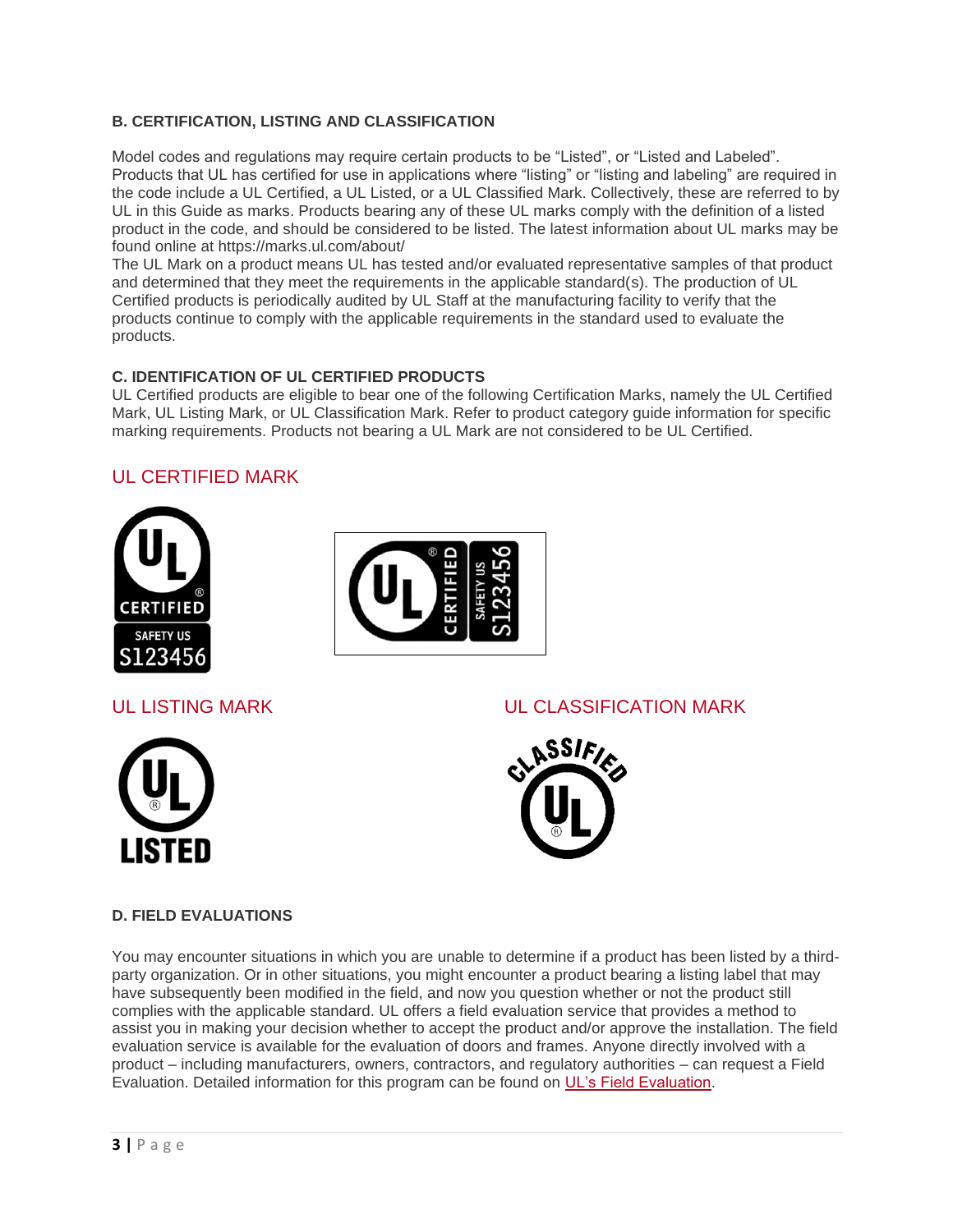

### 2. OPENING PROTECTIVES

#### **A. FIRE-RESISTANCE RATED GLAZING**

Fire-resistance rated glazing tested as part of a fire-resistance rated wall assembly in accordance with the Standard for Fire Tests of Building Construction and Materials, [UL 263](https://standardscatalog.ul.com/ProductDetail.aspx?productId=UL263) (ASTM E119), is covered under the Fire-resistance Rated Glazing Materials [\(CCET\)](https://iq.ulprospector.com/en/profile?e=206835) category. These materials are investigated for use in [\(BXUV\)](https://iq.ulprospector.com/en/profile?e=206790) fire-resistance designs. The glazing materials have been investigated for use in specific fireresistive floor-ceiling, wall and/ or partition constructions with respect to (1) construction details, and (2) maximum size of individual glazing panels, as described in the individual design [\(BXUV\)](https://iq.ulprospector.com/en/profile?e=206790). This type of glazing material provides the insulation properties needed to achieve compliance with the [UL](https://standardscatalog.ul.com/ProductDetail.aspx?productId=UL263)  [263](https://standardscatalog.ul.com/ProductDetail.aspx?productId=UL263) temperature rise requirements.

Assemblies incorporating fire-resistance rated glazing comply with all of the requirements that a fireresistance rated wall must meet (e.g. prevent fire transmission, limit elevated unexposed surface temperatures and withstanding the impact of a hose stream). Therefore, codes do not limit the quantity or the size of the fire-resistance rated glazing that can be used in a wall. These materials typically are much thicker than the common ¼ in. or 3/8 in. thick. fire protection rated products. These materials have not been investigated by UL to determine compliance with safety glazing requirements.

UL Certified fire-resistance rated glazing materials include the word CLASSIFIED above the UL symbol and the manufacturer's identification. The UL Certification marking for fire-resistance rated glazing materials intended for use in fire-resistance rated walls includes an identifier in the form:

#### $W - xxx$

Where "W" indicates the glazing meets the wall assembly criteria and "xxx" indicates the fire-resistance rating period in minutes

#### **B. FIRE-PROTECTION RATED GLAZING**

Fire-protection Rated Glazing Materials [\(KCMZ\)](https://iq.ulprospector.com/en/profile?e=208861) are intended for use in fire windows, fire doors and fire door frames with transoms and/or sidelights that are provided with suitable glazing frame members. These products are investigated in accordance with [UL 9,](https://standardscatalog.ul.com/ProductDetail.aspx?productId=UL9) Standard for Fire Tests of Window Assemblies. These products are Classified for fire ratings of 3/4 hour, 1 hour, 1-1/2 hours, and 3 hours, or a fire rating of 20 min fire-protection rated without hose stream as indicated in the individual Classifications.

Fire-protection rated glazing materials are intended for installation in fire windows, fire doors, and fire door frames with transoms and/or sidelights that are provided with suitable glazing frame members.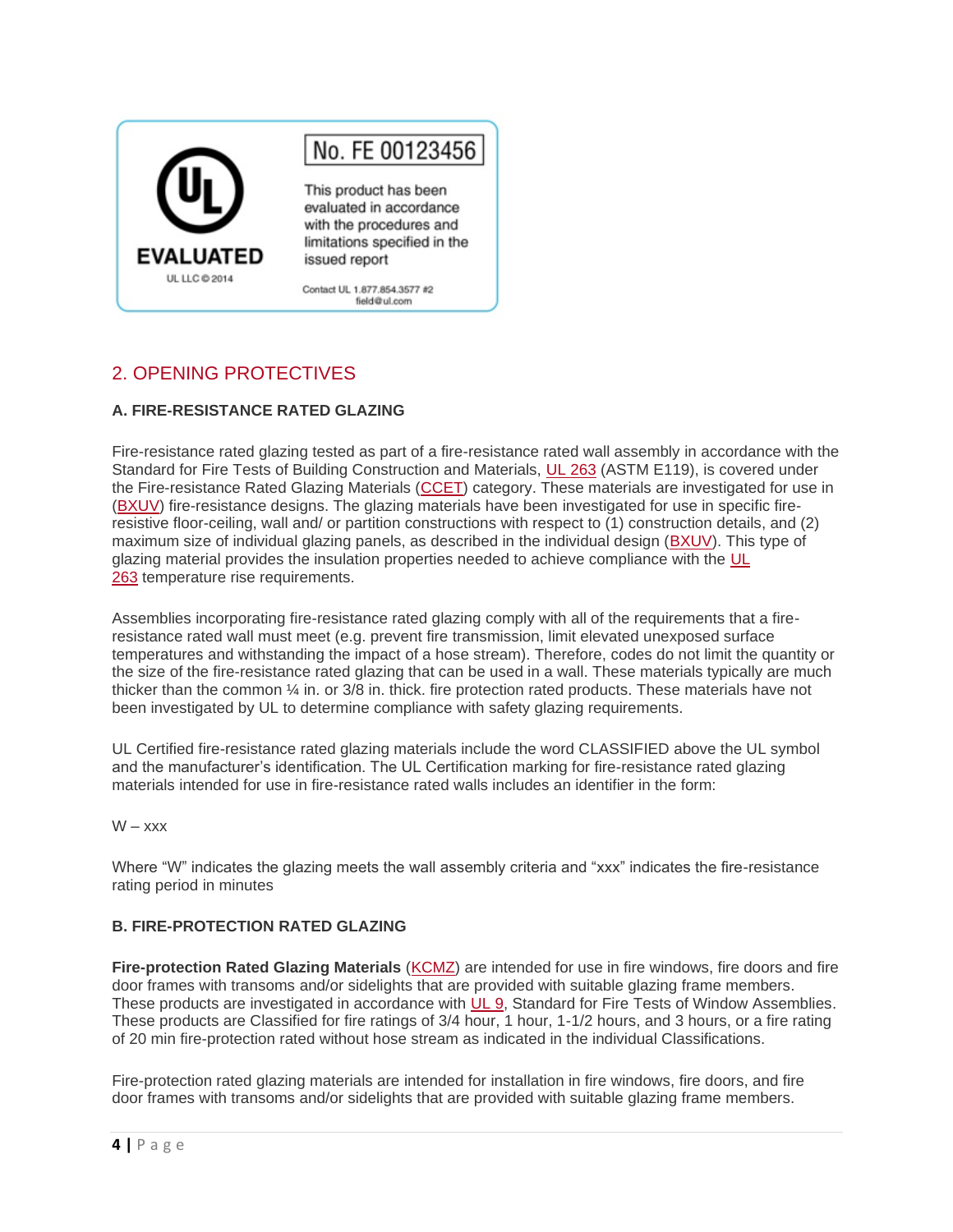Unless otherwise indicated in the individual Certifications, these materials have not been investigated by UL to determine compliance with safety glazing requirements.

UL Certified glazing materials include the word "CERTIFIED" or "CLASSIFIED" above the UL symbol and the manufacturer's identification. The marking for glazing materials intended for use in fire doors includes the following information:

- 1. The UL symbol with the words "CERTIFIED" or "CLASSIFIED"
- 2. Manufacturer name or identification
- 3. [ANSI/UL 10B](https://standardscatalog.ul.com/ProductDetail.aspx?productId=UL10B) and/or [ANSI/UL 10C](https://standardscatalog.ul.com/ProductDetail.aspx?productId=UL10C)
- 4.  $D H$  or NH T or NT xxx

Where:

- "D" indicates the glazing is suitable for use in fire door assemblies
- "H" indicates compliance with the hose stream requirements of the standard
- "NH" indicates the glazing has not been subjected to the hose stream requirements of the standard
- "T" indicates the glazing material has a temperature rating, which is defined as a maximum unexposed surface temperature of 450°F when measured at 30 minutes during the standard fire test
- "NT" indicates the glazing material does not have a temperature rating, which is defined as a maximum unexposed surface temperature in excess of 450°F when measured at 30 minutes during the standard fire test
- "xxx" indicates the fire-protection-rating period in minutes

The marking for glazing materials intended for use in fire windows includes the following information:

- 1. The UL symbol with the words "CERTIFIED" and "SAFETY" (when using the Alternate UL Mark, the UL symbol with the word "CLASSIFIED" above the UL symbol)
- 2. Manufacturer name or identification
- 3. ANSI[/UL 9](https://standardscatalog.ul.com/ProductDetail.aspx?productId=UL9)
- 4. OH xxx
	- Where "OH" indicates compliance with the fire and hose stream requirements of the standard and "xxx" indicates the fire-protection-rating period in minutes

#### **C. FIRE DOORS**

UL certifies fire doors under a variety of different product categories that reflect the type or use of the door and the criteria used to evaluate them. See Appendix A for a complete list of fire door product categories, and the UL Standards used to certify doors under these categories.

Some fire doors are supplied as complete assemblies, including the frame, hardware and other accessories. In other cases, fire doors are supplied independently from the other components, and are assembled at the job site with the fire door frame, glazing, hardware, and/or other accessories to form a fire door assembly, which provides the degree of fire protection required for the opening.

Fire-protection ratings – Fire doors include a rating of 4, 3, 1-1/2, 1, and ¼ hours, or 30 or 20 minutes, which indicates the duration of exposure to fire. For products intended for use in regions outside of North America, fire doors may be rated with a 2-hour rating in accordance with local building practices.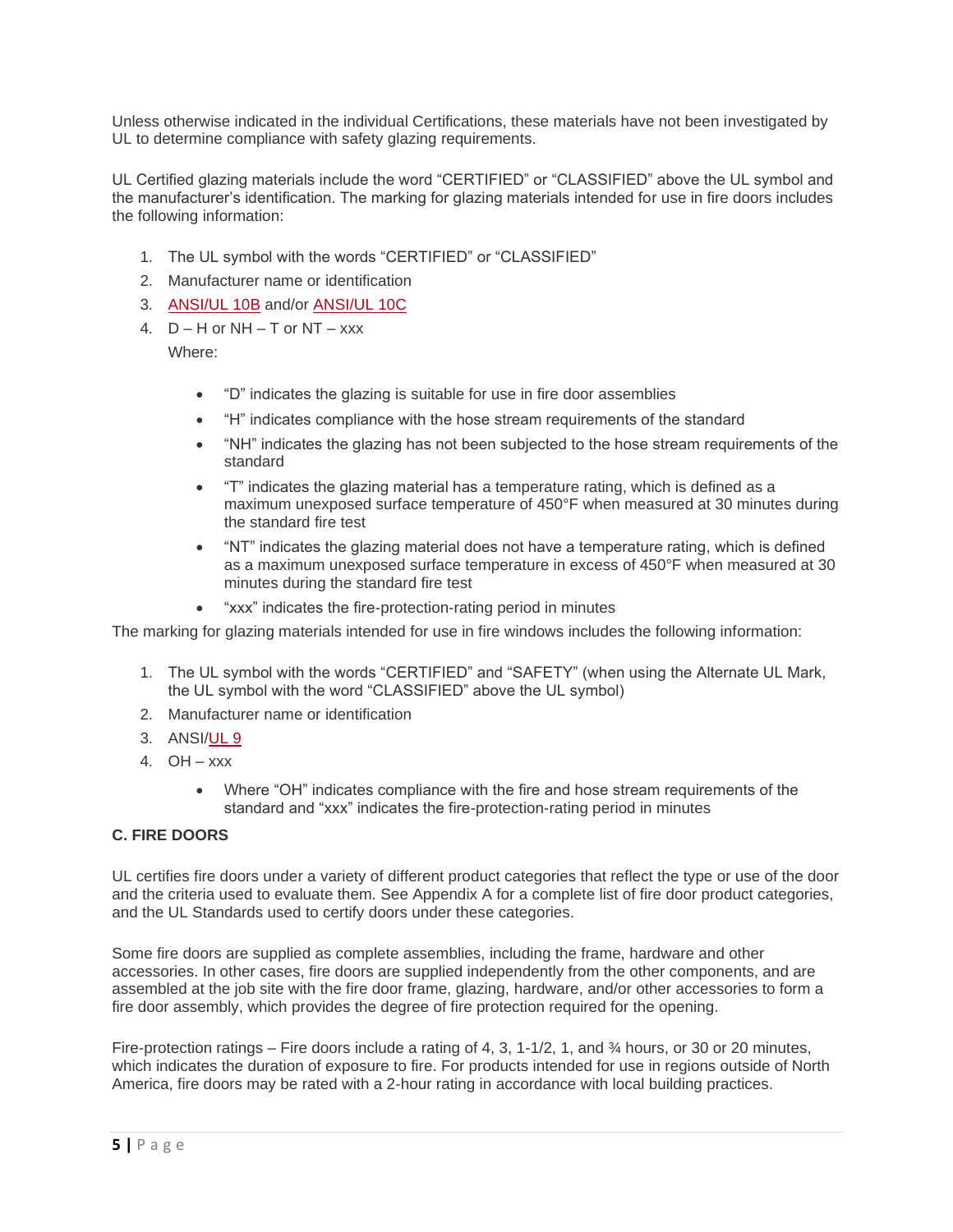Temperature rise ratings – Some fire doors contain a temperature-rise rating on the Certification Mark. This rating is intended for use in determining compliance with the temperature-rise requirements contained in the International Building Code, NFPA 101, and NFPA 5000. A temperature-rise rating of 250°F, 450°F or 650°F reflects the limiting potential temperature rise on the unexposed surface of the door during the first 30 minutes of fire exposure. Certification Marks that do not indicate a temperature rise are for doors which either develop a temperature rise in excess of 650°F on the unexposed surface of the door or have not been evaluated for a temperature rise rating.

Glass lights in fire doors in excess of 100 sq. in. shall be fire-resistance rated and shall also be evaluated as a component of the door assembly in accordance with [UL 10B](https://standardscatalog.ul.com/ProductDetail.aspx?productId=UL10B) or [UL 10C](https://standardscatalog.ul.com/ProductDetail.aspx?productId=UL10C) where the door is rated for a duration greater than 45 minutes. Doors with glass light panels meeting the size limitations and the rating requirements of the installation code carry the same rating as similar doors without glass light panels.

Glazing materials – Glazing materials covered under the fire door categories are Classified for a fireprotection rating only. The glazing materials are to be installed in the fire doors in accordance with NFPA 80 and the installation instructions provided by the manufacturer of the door, glass light frame or glazing material. See Fire Door Glass Light Frames [\(GVVX\)](https://iq.ulprospector.com/en/profile?e=208217) and Fire-protection Rated Glazing Materials [\(KCMZ\).](https://iq.ulprospector.com/en/profile?e=208861)

A door prepared at the factory for a glass light may include the glazing members (frame) but normally does not include the glazing itself. When the door is shipped from the factory with an integral glass light frame pre-installed, the frame is considered part of the door construction and will not bear a separate Mark. Glazing materials are usually provided by other than the door manufacturer and are installed at the time of the door installation.

Oversized doors – Freight elevator type, rolling steel type, and sliding or swinging steel-covered composite type, hollow-metal type, metal-clad (Kalamein) type, sheet-metal type and tin-clad type are fire tested up to the sizes recorded in the listings published under their respective product categories. Doors exceeding this size limitation are supplied with a Classification Mark for Oversized Fire Door which indicates compliance (except for size), with all requirements for design, materials and construction of the product placed under the oversized program and are based upon the maximum size door that was fire tested.

Similarly, a Certification Mark for Passenger Elevator Fire Door Frame Assemblies incorporating a transom panel can be provided when such frame/transom panel assemblies, designed for use with specific Classified Passenger Elevator Fire Doors and Listed Passenger Elevator Fire Door Hardware, exceed the maximum heights which have been subjected to Standard Fire Tests. As with the oversize doors described above, prospective users should first ascertain from the code authority whether the oversize frame assembly is acceptable for any given location.

Positive pressure fire doors – Some code applications require swinging fire door assemblies to comply with the Standard for Positive Pressure Fire Tests of Door Assemblies, [UL 10C.](https://standardscatalog.ul.com/ProductDetail.aspx?productId=UL10C) To assist in selecting components of fire door assemblies tested under positive pressure, eight categories, identified as A through J, were established. See Swinging-type Fire Doors, Positive-pressure Tested [\(GSZN\)](https://iq.ulprospector.com/en/profile?e=208178) for certifications and category types. Categories A and B specifically indicate fire door rated for positive pressure and how the doors are to be installed.

Fire door markings – UL certified fire doors include the UL symbol, the word CERTIFIED or CLASSIFIED and the following information:

- Fire door category name (see Appendix A)
- Hourly rating (e.g.  $4$  HR,  $3$  HR,  $1-1/2$  HR,  $1$  HR,  $3/4$  HR,  $30$  MIN or  $20$  MIN)
- Temperature rise, if established (e.g. 30 MIN 250°F MAX, 30 MIN 450°F MAX, 30 MIN 650°F MAX or No Reference Provided)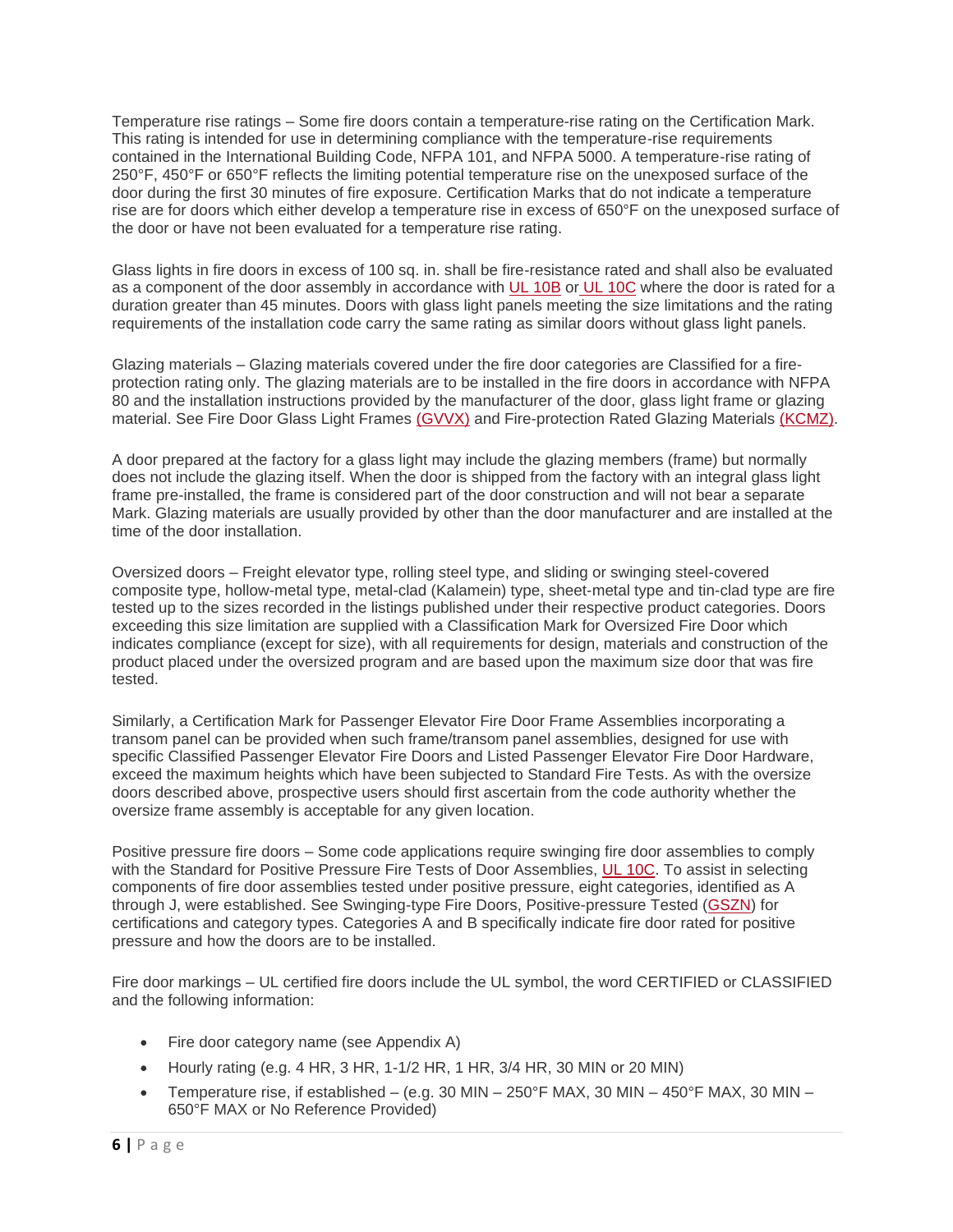Installation instructions – Fire doors are intended to be installed in accordance with the installation instructions provided by the manufacturer.

#### **D. FIRE DOOR AND WINDOW FRAMES**

UL fire door and window frames are certified under the Fire Door and Window Frames [\(GVTV\)](https://iq.ulprospector.com/en/profile?e=208201)category. This category covers fire door frames, fire window frames, and 20-minute-type door frames or window frames fire tested without hose stream (where permitted). These frames are intended for installation in conjunction with fire doors, hardware, glazing and/or other accessories that together form a fire door assembly or a fire window assembly, which provides the degree of fire protection to the opening. The frames can be constructed from various materials including wood and steel.

Certification Mark considerations – UL certified fire door frames and window frames bear either a UL Listing Mark or a UL Certified Mark that appears on the frame where visible after installation. Fire doors, in comparison, include a UL Classification Mark or a UL Certified Mark, as described above.

Fire door frame and fire window frame Marks include the UL symbol, the word LISTED or CERTIFIED and a description of the certified product. This could include descriptions such as "Fire Door Frame", "Transom or Sidelight Panel", "Fire Window Frame (3/4 Hr., 1 Hr. Or 1-½ Hr.) Fire Rating", "Sheet-Metal Mullion for Nonbearing Fire Window Frames" and similar wording. The Mark typically describes if the frame includes sidelights and/or transom panels, may include hourly ratings, and may describe if the frame was evaluated without hose stream.

When the Listing Mark of UL is stamped into the frame, one of the following abbreviated product identities may be used:

"FDF" in lieu of "Fire Door Frame" "FDF-L" in lieu of "Fire Door Frame for Lights" "FDF-P" in lieu of "Fire Door Frame with Panels" "FDF-20" in lieu of "Fire Door Frame Fire Rating 20 Minutes" "FDF-20 NH" in lieu of "20 Minute Type Door Frame Fire Tested Without Hose Stream"

Installation instructions – Fire door and fire window frames are intended to be installed in accordance with NFPA 80 and SDI A250.11. Installation instructions are not required to be shipped with frames that are to be installed in accordance with NFPA 80 and SDI A250.11. Installation details other than those specified in NFPA 80 and SDI A250.11 are shipped with the frames. Elevator door frames, wood frames and other special use frames as identified in the individual certifications are intended for installation only in walls of the types shown in the installation instructions accompanying the door or window frame.

Hourly fire-protection ratings – Door frames are intended for use in applications where codes require a minimum hourly rating for the overall door or window assembly. However frames may or may not be marked with hourly ratings. When combining doors, frames and hardware with different ratings the overall rating of the assembly will be the lesser of the ratings of any of the individual components.

Door frames bearing a UL Certification Mark without an hourly rating and provided with masonry wall anchors can be used in conjunction with fire doors rated up to 3 hours and installed in masonry walls having fire resistance ratings not less than the rating of the door.

Door frames bearing a UL Certification Mark without an hourly rating and provided with steel stud or wood stud anchors can be used in conjunction with fire doors rated up to 1-1/2 hours and installed in steel stud and wood stud walls steel stud cavity walls, steel stud shaft walls and wood stud cavity walls protected with gypsum board, having fire resistance ratings not less than the rating of the door nor more than 2 hours.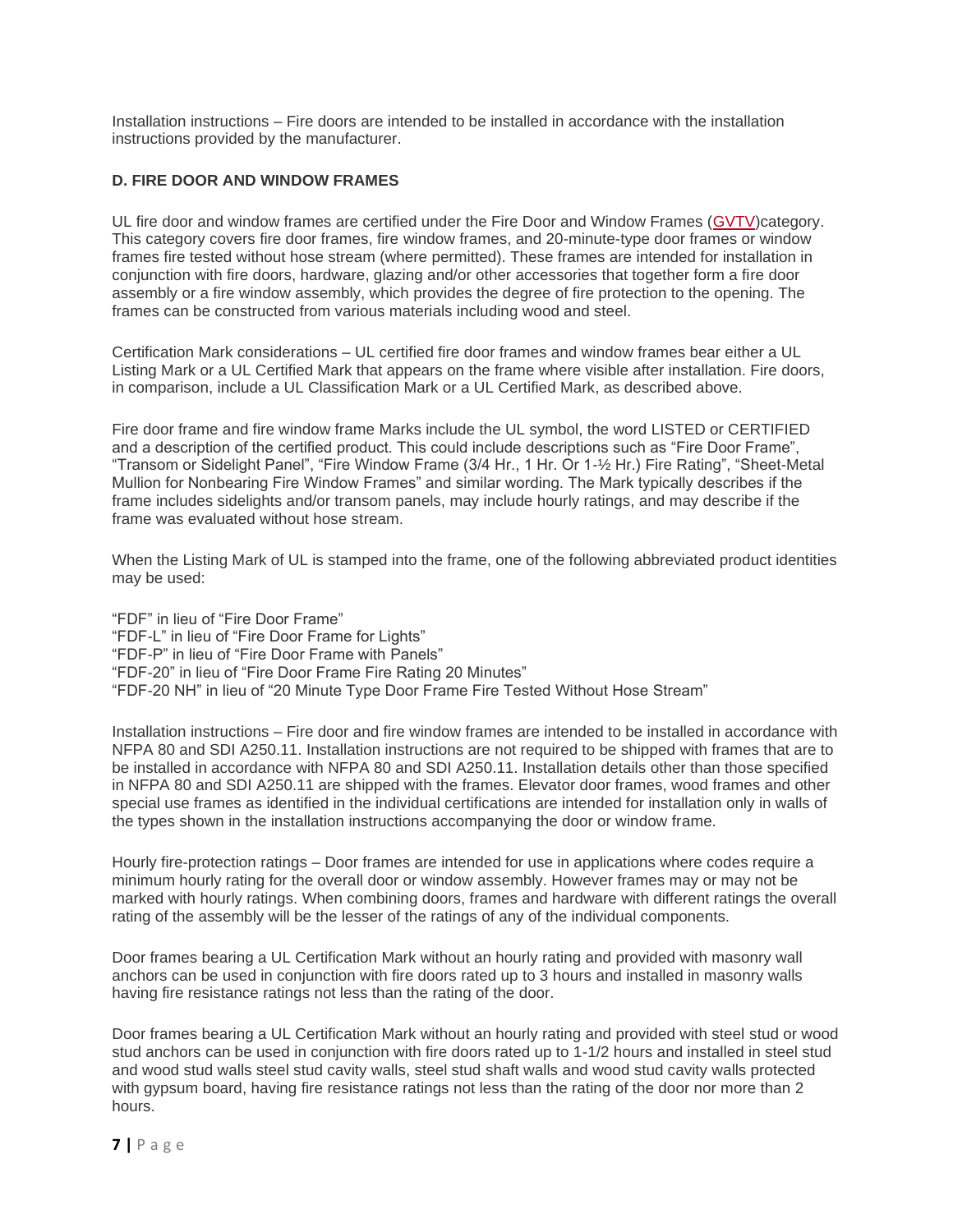Elevator and special use frames – Elevator door frames, frames of the slip-on type, wood frames and other special use frames as identified in the individual certifications are for installation only in the walls of the types shown in the installation instructions accompanying the door frame.

Elevator door frames are intended for use with sliding freight or passenger elevator fire door designs for use in dry wall or masonry shaft construction, as identified in the individual certifications for door frames.

Special frames are constructed of materials other than steel and are intended for use with doors rated less than 3 hours. The hourly ratings for special frames are shown in the individual certifications.

Some special frames are intended for use with Certified fire doors and Certified transom panels of a specific design. These frames and the labeled components are identified in the individual certifications.

Mullions, transom panels and other features – Standard door frames are of the single-unit or threesection type and consist essentially of steel head and jamb members, including hardware reinforcements, wall anchors, door stops, and provisions for anchoring to the floor.

Door frames may be provided with mullions, transom panels, or transom lights. In addition to the steel head and jamb members, these frames should be equipped with a steel mullion, transom bar, steelcovered composite transom panel, and glazing beads. Transom panel frames of standard construction are for use with doors rated up to and including 1-1/2 hours. Transom light frames glazed with labeled glazing material are intended for use with doors rated a max of 3/4 hour.

Some manufacturers can provide labeled transom panel frames for use with doors rated up to and including 3 hours as indicated in the individual certifications. Some manufacturers can provide labeled transom frames with hollow-metal transom panels with or without a transom bar. Transoms of solid construction are for use with doors rated up to and including 1-1/2 hours (unless otherwise noted for 3 hours in the individual certifications). Some manufacturers can provide labeled door frames with side panels or sidelights. Frames with side panels are for use with doors rated up to and including 1-1/2 hours. Frames with sidelights glazed with labeled glazing material are intended for use with doors rated a max of 3/4 hour. Separately Certified and labeled wood or wood composite transom and side panels may also be installed into a labeled steel transom and or sidelight frame when the panels are properly labeled for the rating and application intended.

Double egress frames are intended for use with double egress door designs as identified in the individual certifications.

Oversized frames – Freight elevator, passenger elevator and swing-type fire door frames incorporating transom panels exceeding the heights eligible for certification and which have not been subjected to standard fire tests that are otherwise found to be in compliance (except for size) with all requirements for design, materials and construction can be provided with an Oversized Frame Listing Mark. These oversized frame assemblies are intended for use with specific Classified freight elevator fire doors, passenger elevator fire doors, or swinging fire doors. Code authorities should be consulted as to whether the assembly is acceptable for a specific location. The Certificate can be a separate certificate or a label certificate affixed to the assembly.

20-minute rated frames – 20-minute type door frames may be provided with sidelights and/or transom lights as indicated in the individual certifications.

Standard 20-minute type door frames are of the single-unit pressed steel type and consist essentially of steel head and jamb members, including hardware reinforcements, wall anchors, door stops and provisions for anchoring to the floor.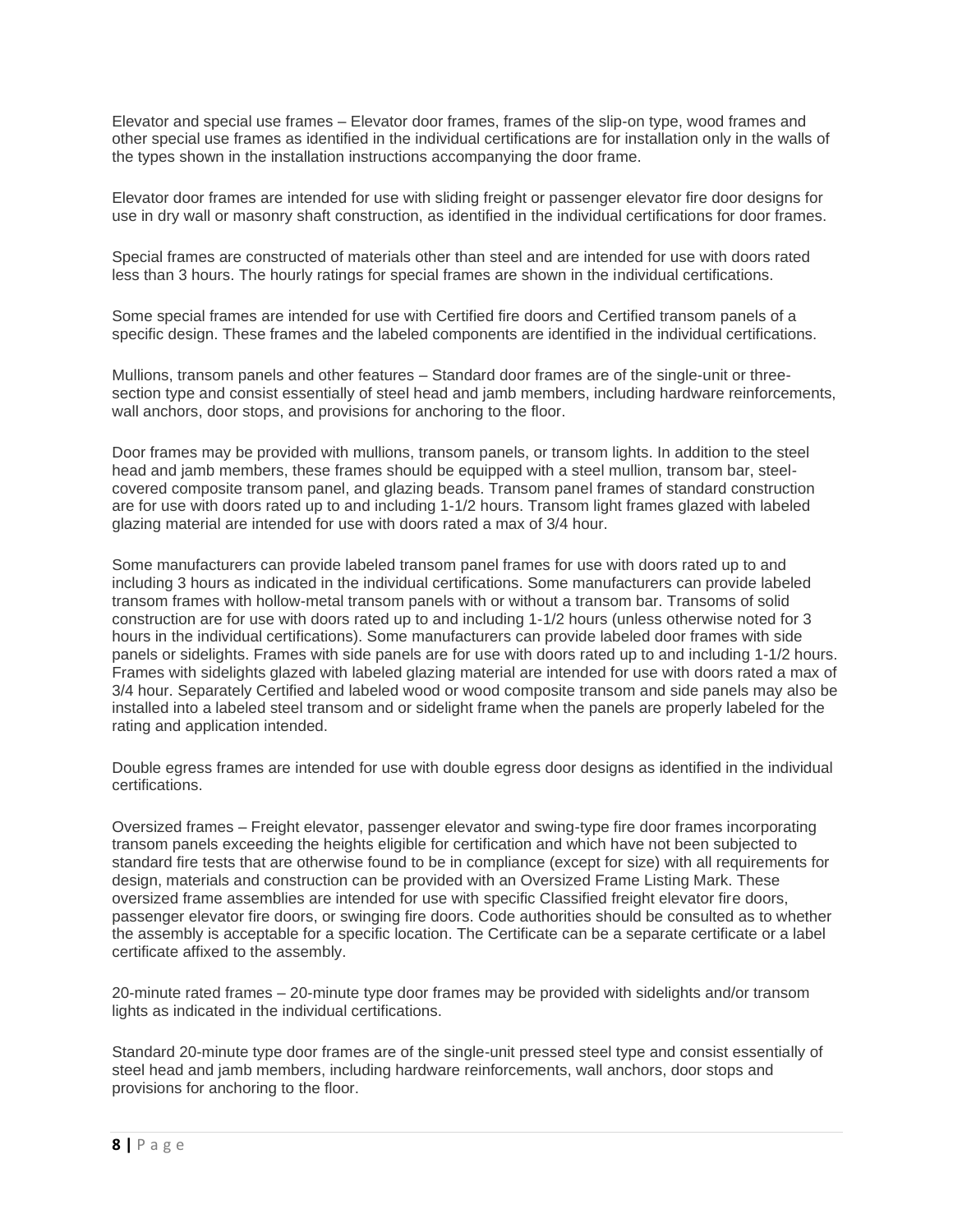A 20-minute type door frame with a transom and/or sidelight prepared at the factory for the glazing material does not normally include the glazing material itself. These frames should be glazed with Classified Fire-protection Rated Glazing Materials [\(KCMZ\)](https://iq.ulprospector.com/en/profile?e=208861).

20-minute type door frames fire tested without hose stream are intended for use with 20-minute rated door assemblies fire tested without hose stream. These frames are only intended for use in the applications specifically identified in the model codes, such as in door assemblies used in some corridor and smoke barrier applications.

Positive pressure frames – All three-sided hollow-metal frames, manufactured from No. 18 gauge or heavier steel or stainless steel and properly anchored, will comply with the positive pressure test requirements. UL does not require that these frames be marked for compliance with positive pressure. Every steel frame manufacturer under the Fire Door and Window Frames [\(GVTV\)](https://iq.ulprospector.com/en/profile?e=208201) category is eligible to produce hollow-metal frames for compliance to positive pressure. Some manufacturers have opted to mark their frames for conformity to positive pressure as noted below.

Window frames – Fire window frames consist of sash and mullions of various designs. Fire window frames are Listed for a 3/4 hour or 1-hour fire rating. In addition, some window frames are Listed for 20 minutes without hose stream as indicated in the individual certifications. Fire window frames are intended to be installed in masonry-type walls unless otherwise identified in the individual certification.

Fire window frames intended to be installed in drywall construction, and supported directly by a noncombustible floor bear the supplemental marking "Fire Window Frame for Installation on Noncombustible Floor with Base Anchor Provided on Frame."

Fire window frames intended to be installed above the floor in drywall construction should be installed as specified by the installation instructions provided with the window frame.

20-minute type window frames fire tested without hose stream are typically pressed steel window frames of the hollow-metal type. Standard 20-minute type window frames consist of formed steel sheet, reinforced as required, with a stationary-type single sash or with stationary type multiple sashes.

The window frame prepared at the factory for the glazing material does not always include the glazing material. Classified glazing material is usually provided by someone other than the window frame manufacturer and installed after installation of the window frame in the building.

Oversized frames – Fire window frames exceeding the height and width eligible for certification and which have not been subjected to standard fire tests that are otherwise found to be in compliance (except for size) with all requirements for design, materials and construction can be provided with an Oversized Frame Assemblies Certified or Listing Mark . Code authorities should be consulted as to whether the assembly is acceptable for a specific application.

#### **E. LEAKAGE RATED DOOR ASSEMBLIES**

Model codes may require doors installed in smoke partitions to meet the requirements for a smoke and draft control door assembly when tested in accordance with the Standard for Air Leakage Tests of Door Assemblies, [UL 1784.](https://standardscatalog.ul.com/ProductDetail.aspx?productId=UL1784) The air leakage rate of the door assembly is often specified, and typically cannot exceed 3.0 cubic feet per minute per square foot of door opening at 0.10 inch of water column for both the ambient temperature test and the elevated temperature exposure test.

UL certifies products for use in these applications under the Leakage-rated Door Assemblies [\(OPBW\)](https://iq.ulprospector.com/en) category. These assemblies consist of combinations of individual component products, which may include the door, frame, hardware, gasketing and other door accessories. This category consists of a diverse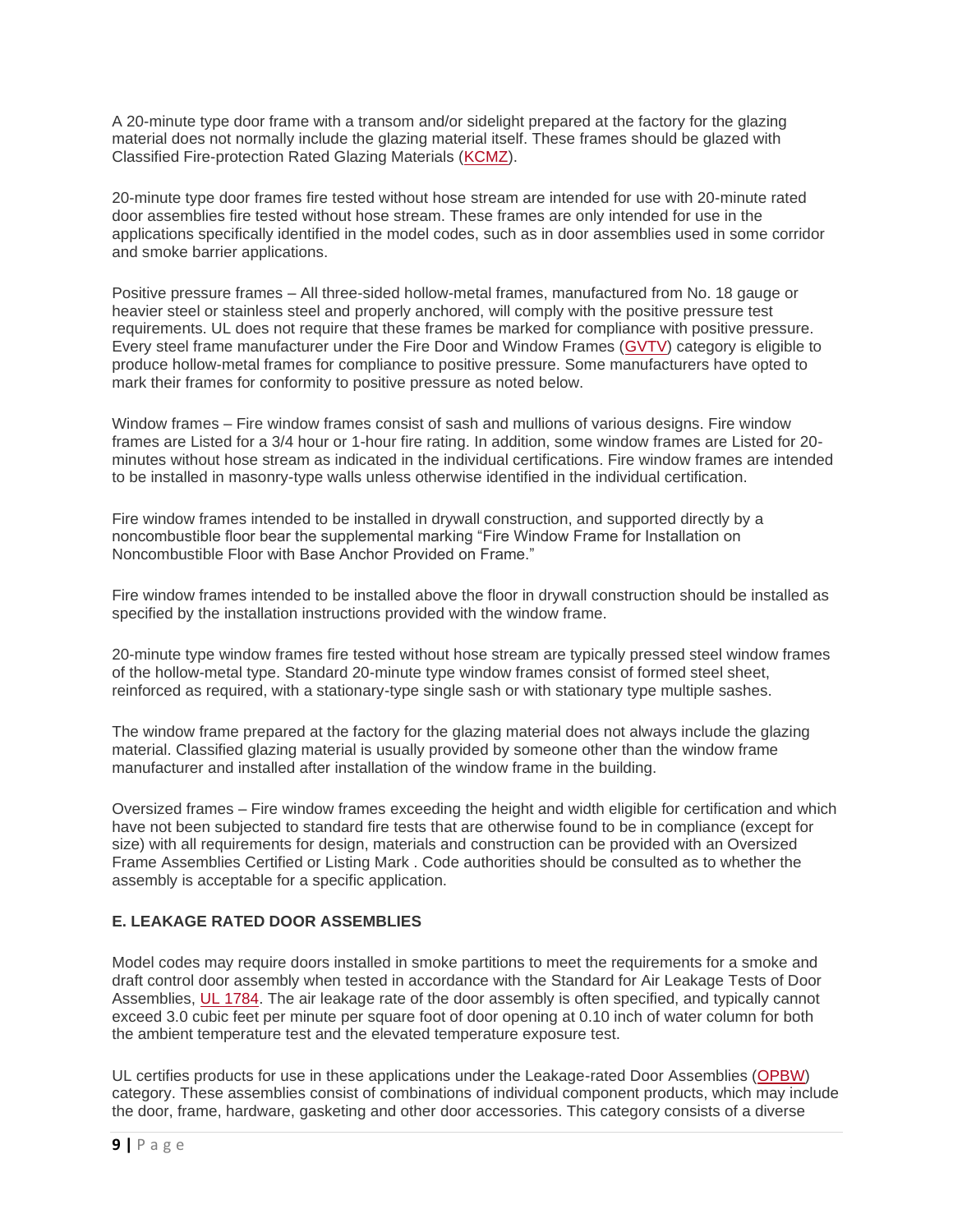range of door types including swinging, sliding, coiling and curtain type products manufactured from aluminum, steel, wood and woven fabrics.

"S" rated door assemblies – Model codes often require fire doors installed in corridors and smoke barriers to meet the requirements for a smoke and draft control door assembly when tested in accordance with [UL](https://standardscatalog.ul.com/ProductDetail.aspx?productId=UL1784)  [1784.](https://standardscatalog.ul.com/ProductDetail.aspx?productId=UL1784) The air leakage rate of the door assembly is often specified, and typically cannot exceed 3.0 cubic feet per minute per square foot of door opening at 0.10 inch of water for both the ambient temperature test and the elevated temperature (400°F) exposure test. Swinging fire doors, fire tested under positive pressure in accordance with [UL 10C](https://standardscatalog.ul.com/ProductDetail.aspx?productId=UL10C) and bearing the Smoke and Draft Control Door "S" marking have been investigated in accordance with [UL 1784](https://standardscatalog.ul.com/ProductDetail.aspx?productId=UL1784) and were determined to have an air leakage rate of the door assembly not exceeding 3.0 cfm per square foot of door opening at 0.10 inch of water column? for both the ambient and elevated temperature conditions. These doors are intended to be installed in a Certified or Listed fire door frame and provided with a UL Certified or Classified Category H gasketing material for fire doors. Frame manufacturers may mark the frame with the letter "S" but this is not required by UL or by model codes.

Leakage-rated door assemblies are intended for installation in accordance with NFPA 105 and the installation instructions provided with each leakage-rated component. Leakage-rated door assemblies may be assembled at the job site, or may be factory assembled. Information concerning the specific airleakage rating, mounting locations, installation clearances, and the like is provided in the detailed installation instructions accompanying each leakage-labeled product. The manufacturer's certification information in the [UL Product iQ](http://www.ul.com/piq) database also describes the components used in the assembly.

Leakage ratings for door assemblies are determined at ambient air temperature (75°F) and/or elevated air temperature (400°F) and at three air pressure differentials including 0.10, 0.20, and 0.30 in. water column.

Artificial bottom seals – [UL 1784](https://standardscatalog.ul.com/ProductDetail.aspx?productId=UL1784) allows for an artificial seal to be applied to the bottom 6 inches of the test sample in order to obtain information on the extent of air leakage through the perimeter of a test sample without the sample leakage being influenced by the clearance at the bottom of the door. The artificial seal may be any material, such as an impermeable plastic sheet or tape. The manufacturer chooses whether an artificial bottom seal is applied or not during the test.

NFPA 105 does not allow smoke door assemblies intended to be installed where pressurization is provided to control smoke movement to have an artificial bottom seal installed during the test. Alternately, the International Building Code requires enclosed elevator lobby doors to comply with smoke and draft control door assembly requirements when tested in accordance with UL 1784 without an artificial bottom seal.

Leakage rated door assemblies are not marked to indicate if they were tested with or without an artificial bottom seal. This information, if needed, should be available in the manufacturer's installation instructions and may be indicated on the manufacturer's [OPBW](https://iq.ulprospector.com/en) Card available through the [UL ProductIQ](http://www.ul.com/piq) Tool.

#### **F. FIRE DOOR AND WINDOW HARDWARE AND ACCESSORIES**

Fire door and window hardware and accessories are certified under a variety of product categories. Hardware includes locks, latches, hinges, electric strikes, flush and surface bolts, viewers and fire exit hardware. Accessories include fire door coordinators, cladding materials, glass light frames, and gasketing and edge sealing materials. Fire door closers, holders and operators are also certified by UL.

Hardware and accessories may be installed at the manufacturer's facility or at the job site. In all cases installation is to be done in accordance with NFPA 80, NFPA 105 and the manufacturer's installation instructions.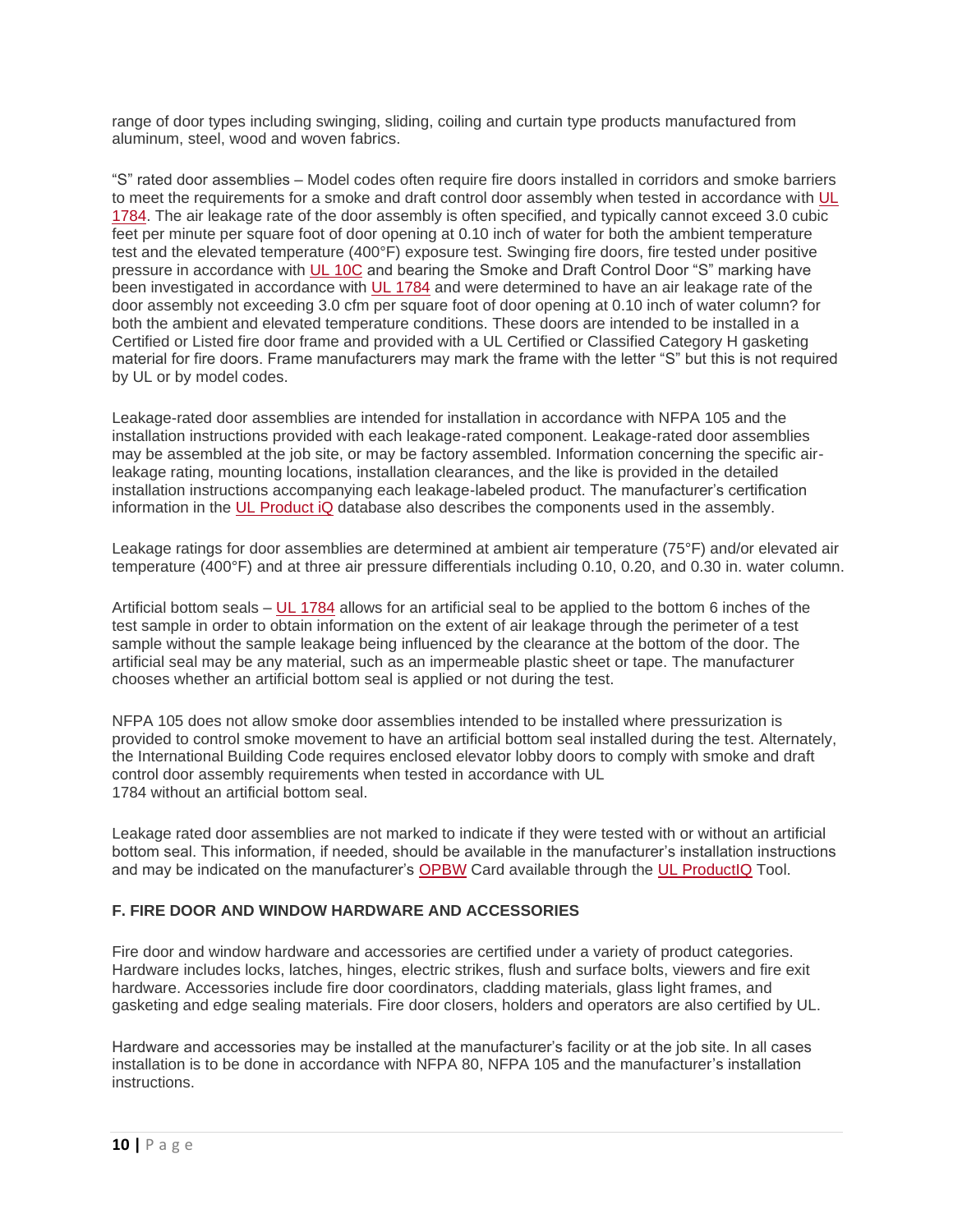Fire exit hardware – This hardware is intended for use on swinging fire doors to facilitate the safe egress of persons in the case of emergency, as well as provide fire protection for door assemblies. See the Means of Egress Related Door Certifications section for additional information. Only products bearing the UL Certified or Listed Fire Exit Hardware Label are rated for use on fire door assemblies and should not be confused with UL Certified Panic Hardware Label which is only intended for use on non-rated exit doors.

Gasketing and edge seal materials – There is often confusion about whether UL certified gasketing and edge seal materials are required for fire doors used in smoke barriers and smoke partitions. There are two product categories covering these materials. The Gasketing Materials for Fire Doors [\(GVWZ\)](https://iq.ulprospector.com/en/profile?e=208220) category includes gasket materials investigated in accordance with the Standard for Fire Tests of Door Assemblies, [UL 10B.](https://standardscatalog.ul.com/ProductDetail.aspx?productId=UL10B) The gasketing material is intended to be installed in accordance with the installation instructions packaged with the material. These materials have been investigated only with respect to determination that the materials do not adversely affect the fire rating of fire doors in which they are installed. Gasketing material identified for use at the meeting edges of pairs of doors is not intended to replace the astragal (if required by the door manufacturer) or to alter the clearance between doors, as specified in NFPA 80 or in the door manufacturer's installation instructions. A product intended to alter the clearance or correct an excessive clearance after a door has been installed can be certified as a Miscellaneous Fire Door Acccessory or as a Miscellaneous Fire Door Accessory, Positive Pressure Tested [\(GVUY\)](https://iq.ulprospector.com/en/profile?e=208211) and is not considered a gasketing product. These products must be installed following the manufacturer's provided instructions.

The Positive-pressure Tested Gasketing and Edge-sealing Materials for Fire Doors [\(GVYI\)](https://iq.ulprospector.com/en/profile?e=208223) category includes materials investigated in accordance with [UL 10C.](https://standardscatalog.ul.com/ProductDetail.aspx?productId=UL10C) Gaskets and edge seals are categorized as previously discussed in the Positive Pressure Fire Doors section.

### 3. MEANS OF EGRESS RELATED DOOR CERTIFICATIONS

Model Code requirements – A key life safety concept in building and life safety codes is providing a means of egress system that allows occupants to safely evacuate a building during an emergency. The means of egress is intended to provide a continuous and unobstructed path of travel from any occupied portion of a building or structure to a public way.

Model codes include requirements for doors which serve the means of egress system, which are referred to as exit (egress) doors. Code requirements for exit doors include specific criteria that are not applicable for doors that are not in the means of egress travel path. These include the following:

- 1. Model codes specify the minimum width of door openings, which varies depending on the occupancy or area which they serve, and the maximum length of projections into the clear width.
- 2. Exit (egress) doors, with some exceptions, are required to be of the pivoted or side-hinged swinging type. They are also required to swing in the direction of egress travel where they serve a room or area containing 50 or more persons or certain occupancy types.
- 3. Model codes include specific requirements for exit door hardware which includes the hardware mounting height, locks and latches, special locking arrangements, and delayed egress locks, and other locking arrangements.
- 4. To minimize this risk of creating potential crowd crush problems at exit doors through which large numbers of people must pass, panic hardware is required in certain situations. For example exit doors serving a hazardous occupancy or exit doors serving spaces with an occupant load of 50 in certain occupancy types are not allowed to be provided with a latch or lock, unless it is listed panic hardware or fire exit hardware. Panic hardware is required to be listed in accordance with the Standard for Panic Hardware, *UL 305*, and fire exit hardware must be listed in accordance with UL [10C](https://standardscatalog.ul.com/ProductDetail.aspx?productId=UL10C) and [UL 305.](https://standardscatalog.ul.com/ProductDetail.aspx?productId=UL305) Additional information on panic hardware and [UL 305](https://standardscatalog.ul.com/ProductDetail.aspx?productId=UL305) is included below.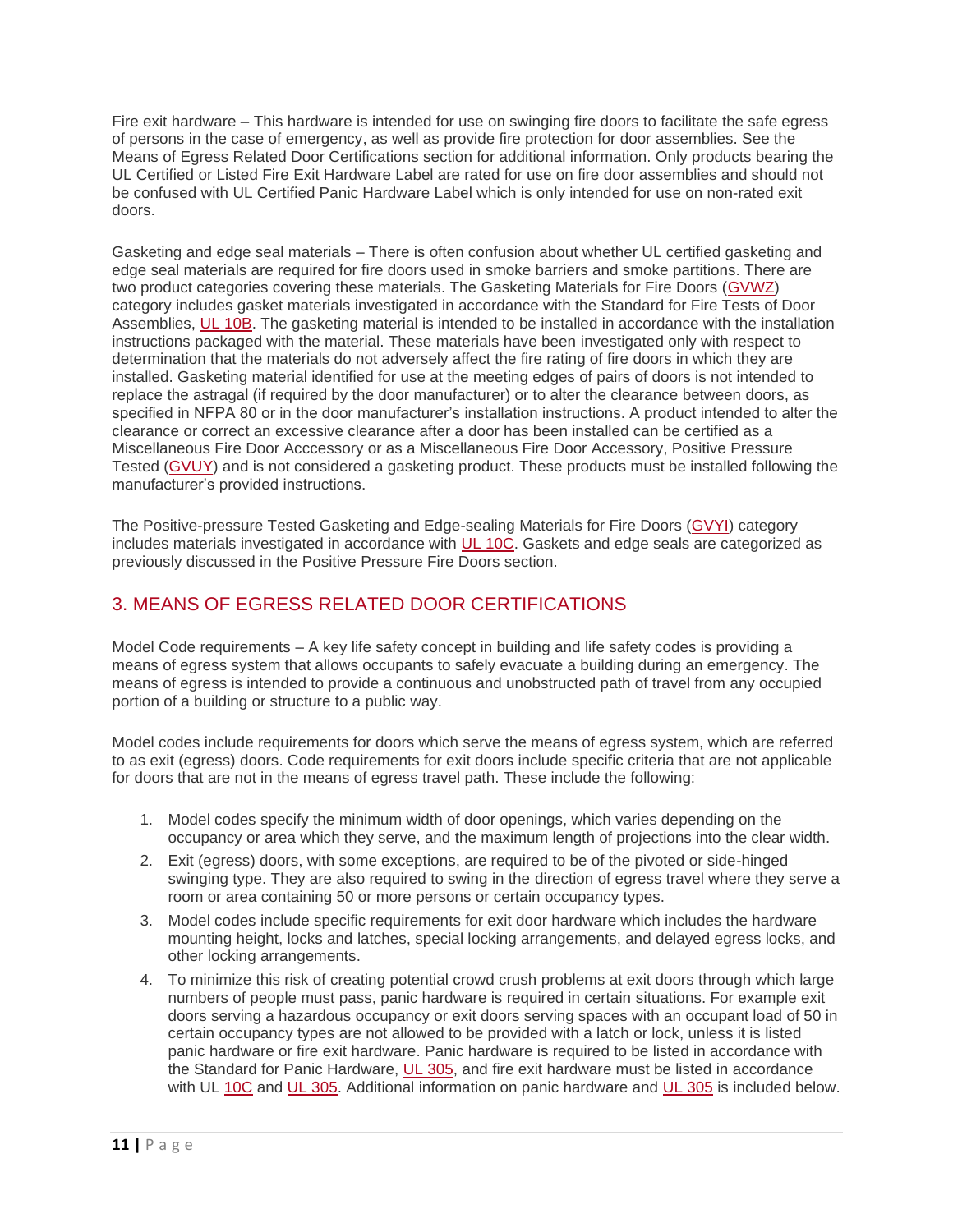UL certifications – UL certifies the following products for use with doors serving a building's means of egress system. Product category codes are indicated below.

Controlled Exit Panic Devices [\(FULA\)](https://iq.ulprospector.com/en/profile?e=207906). This category covers devices intended for mounting on outward swinging exit doors to facilitate the egress of occupants. When the system is activated, it is intended to monitor against unauthorized egress and allow exiting within 15 seconds, (or a maximum of 30 seconds when approved by the code authority). These devices are intended to allow immediate exit in case of power failure or upon activation of an automatic fire alarm system (fail-safe).

Certified products includes the UL symbol the word LISTED or CERTIFIED and Controlled Exit Panic Device.

Exit Doors [\(FUXV\)](https://iq.ulprospector.com/en/profile?e=207914) – This category covers sliding, swinging and bifold doors incorporating a panel that can be manually opened to permit exit travel. The assembly consists of a frame, doors and necessary hardware. Exit doors are intended for use in applications where model codes allow power operated sliding or swinging doors, such as those installed in supermarkets.

In normal use these doors open upon the approach of a person or are provided with power-assisted manual operation. In the event of power failure, the door leaves open manually (fail-safe) to allow egress travel or close when necessary to safeguard the means of egress.

These doors are tested to verify that the release mechanism is constructed so that a horizontal force of 50 pounds or less will open the emergency panel. Exit doors are investigated in accordance with the [UL](https://standardscatalog.ul.com/ProductDetail.aspx?productId=UL1336)  [Subject 1336](https://standardscatalog.ul.com/ProductDetail.aspx?productId=UL1336) Outline of Investigation for Exit Doors. Certified exit doors include the UL symbol, the word LISTED or CERTIFIED, and Sliding Exit Door, Swinging Exit Door, Bifold Exit Door or Exit Door.

Exit Locks [\(FUQV\)](https://iq.ulprospector.com/en/profile?e=207912) – This category covers locking hardware assemblies intended for mounting on outward swinging doors for the purpose of locking such exit doors against unauthorized egress. These products have not been investigated for a fire resistance classification. Devices so Classified are covered under Hardware [\(GWGR\)](https://iq.ulprospector.com/en/profile?e=208226). Exit locks are investigated in accordance with the [UL 305](https://standardscatalog.ul.com/ProductDetail.aspx?productId=UL305) standard for Panic Hardware. UL certified exit locks include the UL symbol, LISTED or CERTIFIED, and Exit Lock.

Fire Exit Hardware [\(GXHX\)](https://iq.ulprospector.com/en/profile?e=208244) – This category covers devices intended for mounting on or integral with outward-swinging fire doors to facilitate the safe egress of persons in case of emergency. Fire exit hardware is investigated in accordance with [UL 305](https://standardscatalog.ul.com/ProductDetail.aspx?productId=UL305) and [UL 10C.](https://standardscatalog.ul.com/ProductDetail.aspx?productId=UL10C)

[UL 305](https://standardscatalog.ul.com/ProductDetail.aspx?productId=UL305) requirements cover releasing devices actuated by an actuating bar (also referred to as a crossbar or push pad) or actuating paddle for outward-opening doors, designed to facilitate the egress of persons from buildings in the event of panic or other emergency. Among other criteria [UL 305](https://standardscatalog.ul.com/ProductDetail.aspx?productId=UL305) requires the actuating bar to extend across not less than one half of the width of the door leaf. The actuating paddle is an arm, push plate or paddle which functions as the activating mechanism of an exit lock on the egress side of the door. The active surface of the actuating paddle must be visually and physically distinct from the rest of the device.

The model codes prohibit fire exit hardware from having a mechanical latch retraction or dogging mechanism as part of the construction. Latch retraction options are only permitted if they are electrically operated and can be connected to an initiating device or fire alarm control panel. Latch retraction options are factory supplied as part of the exit device or may be certified as an accessory for use with single-point locks or latches and fire exit hardware [\(GWVW\)](https://iq.ulprospector.com/en/profile?e=208232) category.

UL certified fire exit hardware includes the UL symbol, LISTED or CERTIFIED, and Fire Exit Hardware. Fire exit hardware that is additionally investigated to the BHMA A156.3 Exit Devices standard is so indicated in the individual Listings.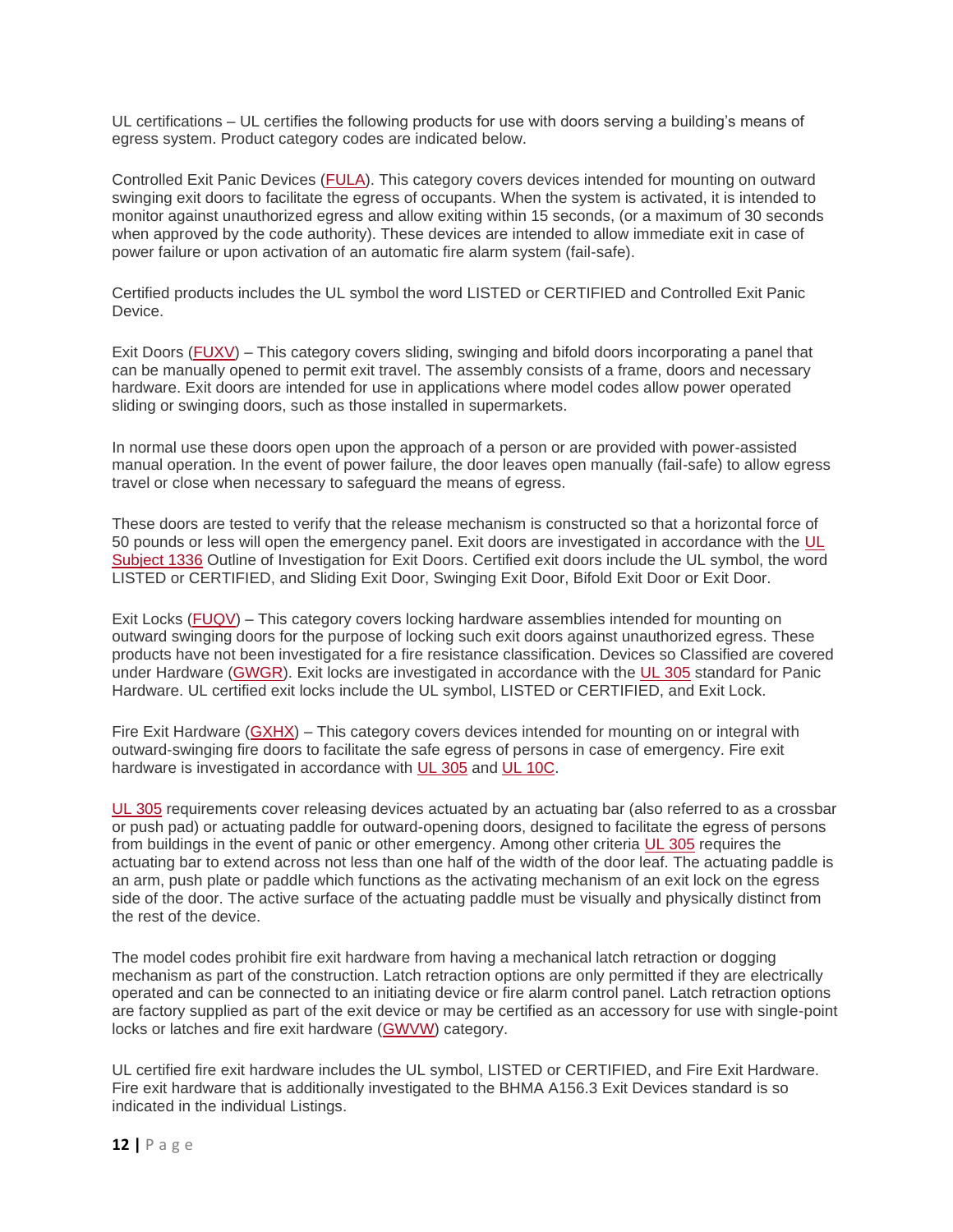Panic Hardware [\(FVSR\)](https://iq.ulprospector.com/en/profile?e=207915) – This category covers devices intended for mounting on or integral with outward-swinging doors to facilitate the safe egress of persons in case of emergency. Panic hardware is investigated in accordance with [UL 305.](https://standardscatalog.ul.com/ProductDetail.aspx?productId=UL305)

[UL 305](https://standardscatalog.ul.com/ProductDetail.aspx?productId=UL305) requirements cover releasing devices operated by an actuating bar (also referred to as a crossbar or push pad) or actuating paddle for outward-opening doors, designed to facilitate the egress of persons from buildings in the event emergency. Among other criteria [UL 305](https://standardscatalog.ul.com/ProductDetail.aspx?productId=UL305) requires the actuating bar to extend across not less than one half of the width of the door leaf. The actuating paddle is an arm, push plate or paddle which functions as the activating mechanism of an exit lock on the egress side of the door. The active surface of the actuating paddle must be visually and physically distinct from the rest of the device.

UL certified panic hardware includes the UL symbol, LISTED or CERTIFIED, and Panic Hardware. Panic hardware that is additionally investigated to the BHMA A156.3 Exit Devices standard is so indicated in the individual Listings.

Special Locking Arrangements [\(FWAX\)](https://iq.ulprospector.com/en/profile?e=207641) – This category covers assemblies intended to be mounted on door frames of outward-swinging exit doors for the purpose of locking such doors against unauthorized egress. These devices are designed to release automatically in case of a power failure or upon activation of an automatic fire-alarm system.

These devices are intended for use in applications where codes regulate special locking arrangements, delayed egress unlocking, access-controlled egress, and electromagnetically locked exit (egress) doors. Refer to individual manufacturer's certifications to determine the applications for which their products are Listed.

The basic standard used to investigate special locking arrangements is the [UL 294](https://standardscatalog.ul.com/ProductDetail.aspx?productId=UL294) Standard for Access Control System Units. UL certified special locking arrangements include the UL symbol, LISTED or CERTIFIED, SECURITY, and Special Locking Arrangement.

### 4. WINDSTORM RATED ASSEMBLIES

Concern about potential damage to building exteriors caused by high wind events such as hurricanes and tornadoes has spurred many states, including Florida and Texas, as well as the model codes to adopt regulations to increase resilience from windborne debris and the effects of high winds and static loads. Buildings constructed in specific regions of these states are required to comply with these criteria.

These additional regulations typically require Windstorm-rated Building Products [\(ZHBA\)](https://iq.ulprospector.com/en/profile?e=212630) to comply with specific test protocols or standards and to be manufactured under a quality assurance program. UL certified windstorm rated building assemblies [\(ZHLA\)](https://iq.ulprospector.com/en/profile?e=212639) clearly identifies the test criteria used during an investigation, and components and products [\(ZHLL\)](https://iq.ulprospector.com/en/profile?e=212640) used within these assemblies are subject to an ongoing factory (quality control) audit inspection as part of UL's Follow-Up Service program.

Windstorm Rated Swinging Door Components [\(ZHCH\)](https://iq.ulprospector.com/en/profile?e=212631) – This category covers exterior swinging door components for use in exterior swinging-door assemblies, that have been investigated to specific test standards and protocols for specific ratings. Components within the assembly may include swinging doors [\(ZHCW\)](https://iq.ulprospector.com/en/profile?e=207641), door frames [\(ZHDL\)](https://iq.ulprospector.com/en/profile?e=212634), latching hardware [\(ZHEM\)](https://iq.ulprospector.com/en/profile?e=212637), hinges [\(ZHDX\)](https://iq.ulprospector.com/en/profile?e=212636) and other items, along with a description of the allowable wall constructions and, where applicable, the maximum impact energy resistance and maximum design pressure. Drawings are included as part of a rated assembly, along with descriptions of individual components and construction details. Each design also specifies the test standard(s) used and performance ratings achieved so code compliance can be determined. Windstorm rated products in the following categories include Certified products that have been investigated for use in the windstorm rated assemblies described above. These products, by themselves, have not been investigated for specific windstorm performance ratings, except as noted in the individual Classifications.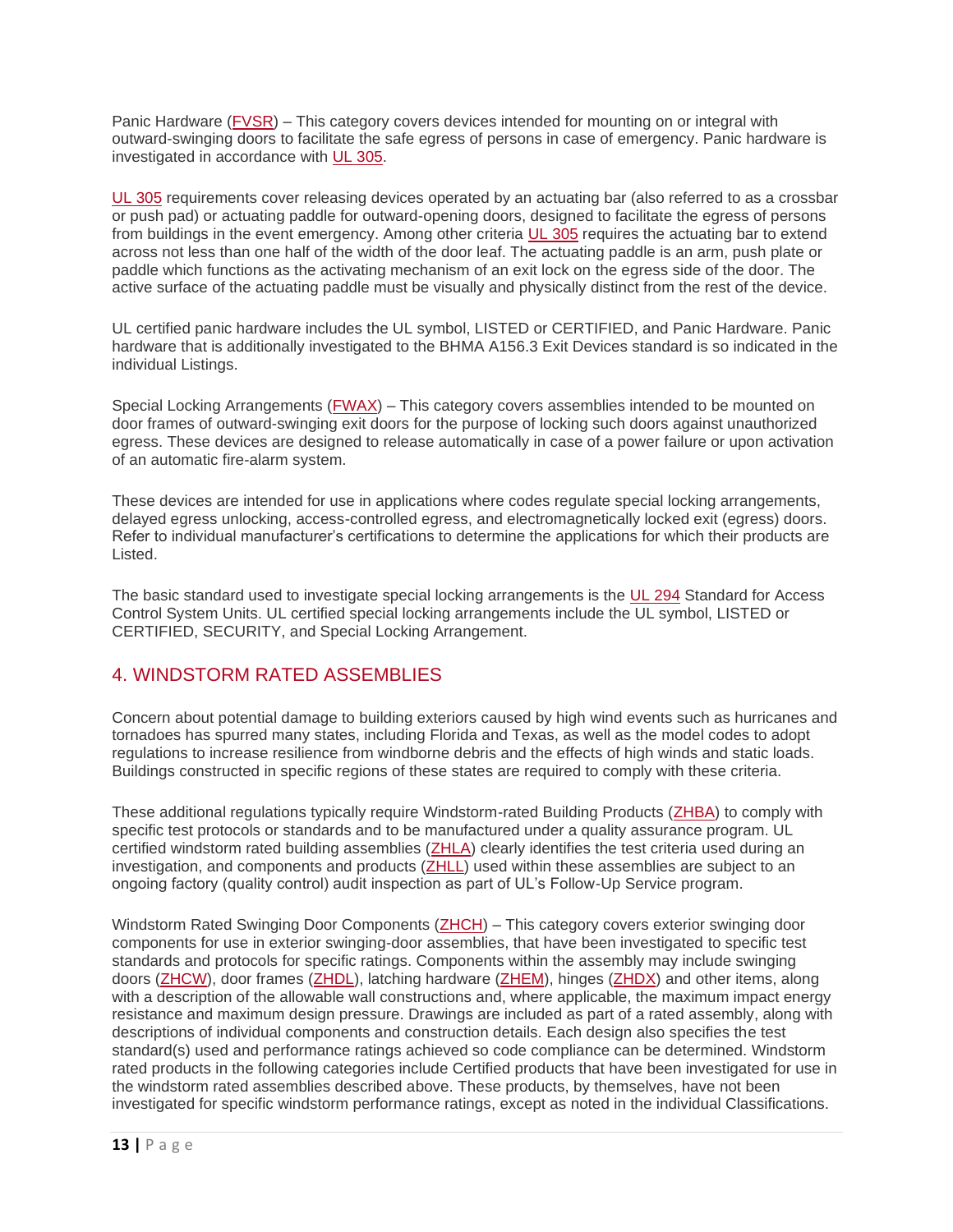Windstorm Rated Exterior Swinging Doors [\(ZHCW\)](https://iq.ulprospector.com/en/profile?e=207641) – This category covers exterior swinging doors intended for use as components in swinging door type windstorm-rated assemblies (not window assemblies, skylights, louvers or shutters). The performance of these doors is based upon test methods in ANSI/SDI-BHMA A250.13, Testing and Rating of Severe Windstorm Resistant Components for Swinging Door Assemblies.

Information needed to determine the acceptability of a particular installation is noted in individual Classifications. Doors prepared at the factory for glazing materials include the glazing members (framing) but are not required to include glazing itself. Glazing materials may be provided by other than the door manufacturer, and are installed at the same time as the door.

These products are intended to be installed in accordance with the installation instructions/manuals provided by the door manufacturer. The installation instructions include the type(s) and size(s) of glazing materials permitted, and the accessories or hardware permitted that are not Classified separately.

Windstorm Rated Door Frames [\(ZHDL\)](https://iq.ulprospector.com/en/profile?e=212634) – This category covers door frames intended for use in swinging door windstorm-rated assemblies. The performance of door frames for exterior swinging doors as a component of an assembly is based upon test methods in SDI-BHMA A250.13. The manufacturer and model number of the frame, wall type, opening size, maximum design pressure and maximum impact energy resistance are identified in each Classification.

These door frames are intended to be installed in accordance with SDI A250.11, Recommended Erection Instructions for Steel Frames, unless indicated otherwise in the individual manufacturers' Classifications.

Products for use in Windstorm Rated Assemblies [\(ZHLL\)](https://iq.ulprospector.com/en/profile?e=212640) – This category covers products intended for use in windstorm-rated assemblies [\(ZHLA\)](https://iq.ulprospector.com/en/profile?e=212639).

These products are tested as part of a specific assembly or assemblies and include doors, frames, hardware, louvers, light kits and glazing. Products certified under the [ZHLL](https://iq.ulprospector.com/en/profile?e=212640) category have been certified against various recognized model codes or regional test methods such as ASTM E330, ASTM E1886, ASTM E1996, TAS 201, TAS 202, TAS 203, or ICC-500 for storm shelters.

Other categories for Windstorm Rated Products — Product categories have been established to cover other products that have been investigated for use in windstorm rated assemblies, including:

- Glass Light Frames for Windstorm Rated Doors [\(ZHDO\)](https://iq.ulprospector.com/en/profile?e=212635)
- Accessories for Windstorm Rated Swinging Doors [\(ZHCK\)](https://iq.ulprospector.com/en/profile?e=212632).

Installation considerations – To determine if a particular windstorm rated assembly is suitable for use in a specific application, first identify all test standards or protocols and performance ratings specified by the codes or regulations being enforced. Then, review the appropriate windstorm rated assembly certification to determine if it complies with all mandated test criteria. Finally, verify that the assembly is constructed and installed in accordance with the details included in the individual certification, manufacturer's instructions, and any applicable installation standards. Care should be taken to ensure that products used in the assembly include appropriate UL Certification Markings, as described in the design.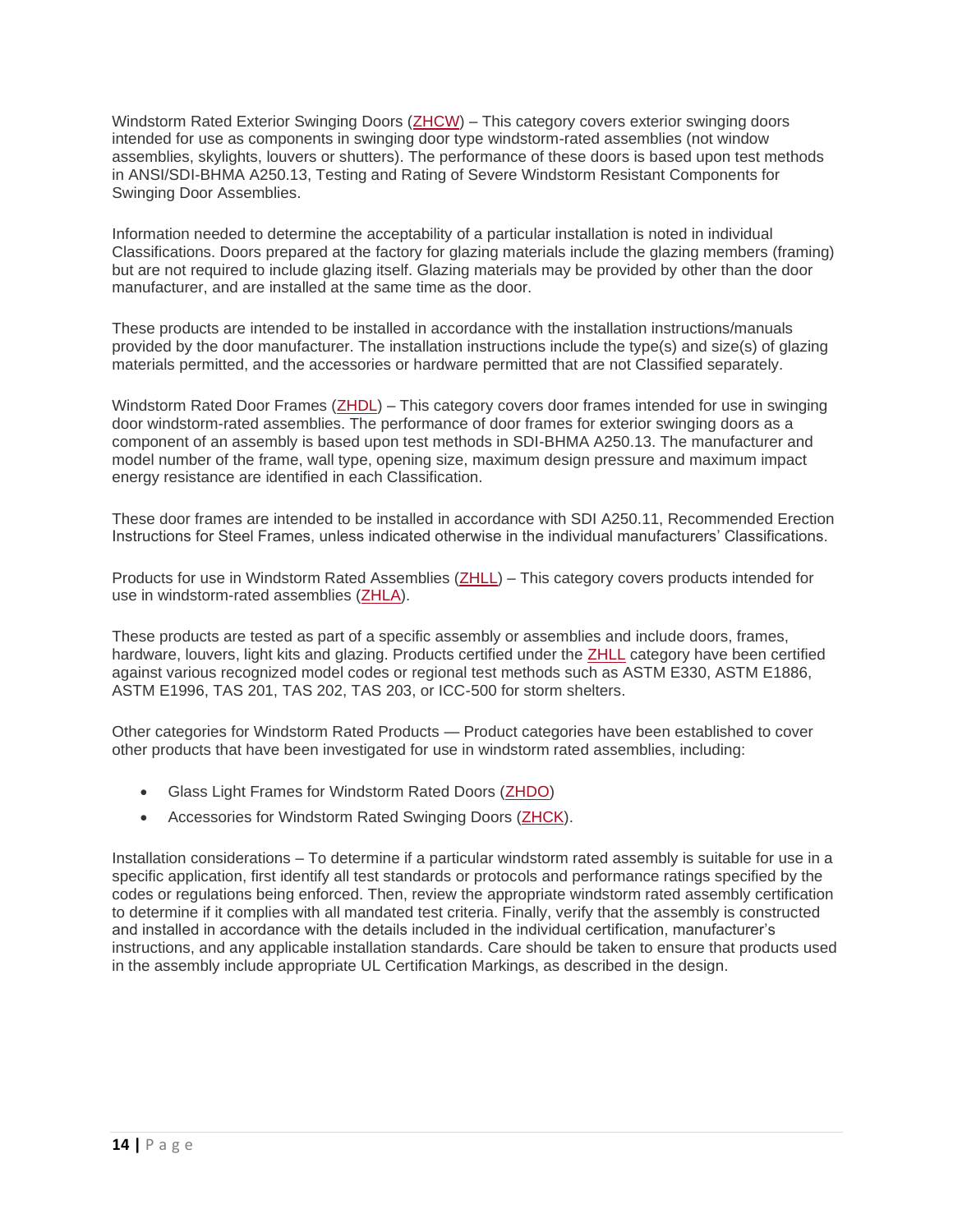### 5. DOOR AND WINDOW SELECTION AND INSTALLATION

To properly select door and window assemblies, one needs to know and understand the building design criteria, applicable code requirements, and select the appropriate UL Certified products or systems. The following steps provide a systematic approach that can be followed to provide a safe, code compliant installation. This recommended approach can also be used by code authorities during the building plan review and final approval process.

This recommended approach applies primarily to doors, but some of the concepts are also applicable to windows, specifically those intended to restrict the movement of fire and smoke in a building.

**1. Determine the size and location of doors** – A number of factors dictate the number, size and location of doors to be provided in a building. These may be driven by code requirements, the needs of the occupants or by other means.

*Locations* – Building and life safety codes require doors to be provided in specific locations to protect the door openings. This includes protecting door openings (1) in required fire and smoke rated walls, barriers and partitions, (2) between dwelling units and attached garages, and (3) in various portions of the means of egress system. Besides the locations specified by code requirements, doors are also provided in locations to meet the needs of the building occupants. This includes doors that provide privacy, limit access, isolate equipment, provide security, etc.

*Door sizes* – Door sizes are sometimes dictated by code requirements. This is particularly true if the door is located in the means of egress system, or is covered by accessibility requirements. The code and building construction documents should be consulted to determine the size and locations of various doors within the building.

**2. Confirm if doors and windows are required to limit the passage of fire or smoke** – The fire safety system embodied in building code requirements is based on the use of walls, barriers and partitions designed to contain fires and the resulting smoke in certain areas within the building. This concept is often referred to as compartmentation (e.g. containing fires within various fire areas). Codes require doors and windows that protect openings in these walls, barriers and partitions to comply with specific UL standards for safety and performance, and for doors and windows to have certain ratings in order to limit the spread of fire and/or smoke.

To determine the standards and ratings these doors and windows must meet to comply with model codes, one first needs to determine if the walls in which they installed are covered by code requirements.

#### *Fire Walls, Fire Barriers and Fire Partitions*

These are all vertical assemblies designed to restrict the spread of fire in which continuity is maintained. All of these assemblies are required to have a fire-resistance rating. However, the hourly rating, construction, extent of continuity and support for these structures varies. Door and window openings in these assemblies are required to be protected in accordance with the opening protective requirements in the code, and they may be limited to a maximum individual size, maximum area and aggregate width.

Fire door assemblies typically have an hourly fire- protection rating that is nominally less than the corresponding hourly fire-resistance rating of the vertical (wall) assembly in which they are installed. These fire door assemblies should be certified in accordance with [UL 10A,](https://standardscatalog.ul.com/ProductDetail.aspx?productId=UL10A) [10B,](https://standardscatalog.ul.com/ProductDetail.aspx?productId=UL10B) and [10C](https://standardscatalog.ul.com/ProductDetail.aspx?productId=UL10C) as applicable, and installed in accordance with NFPA 80.

Fire window assemblies typically have an hourly fire-protection rating somewhat less than the corresponding hourly fire-resistance rating of the vertical (wall) assembly in which they are installed. These fire window assemblies should be certified in accordance with [UL 9,](https://standardscatalog.ul.com/ProductDetail.aspx?productId=UL9) and installed in accordance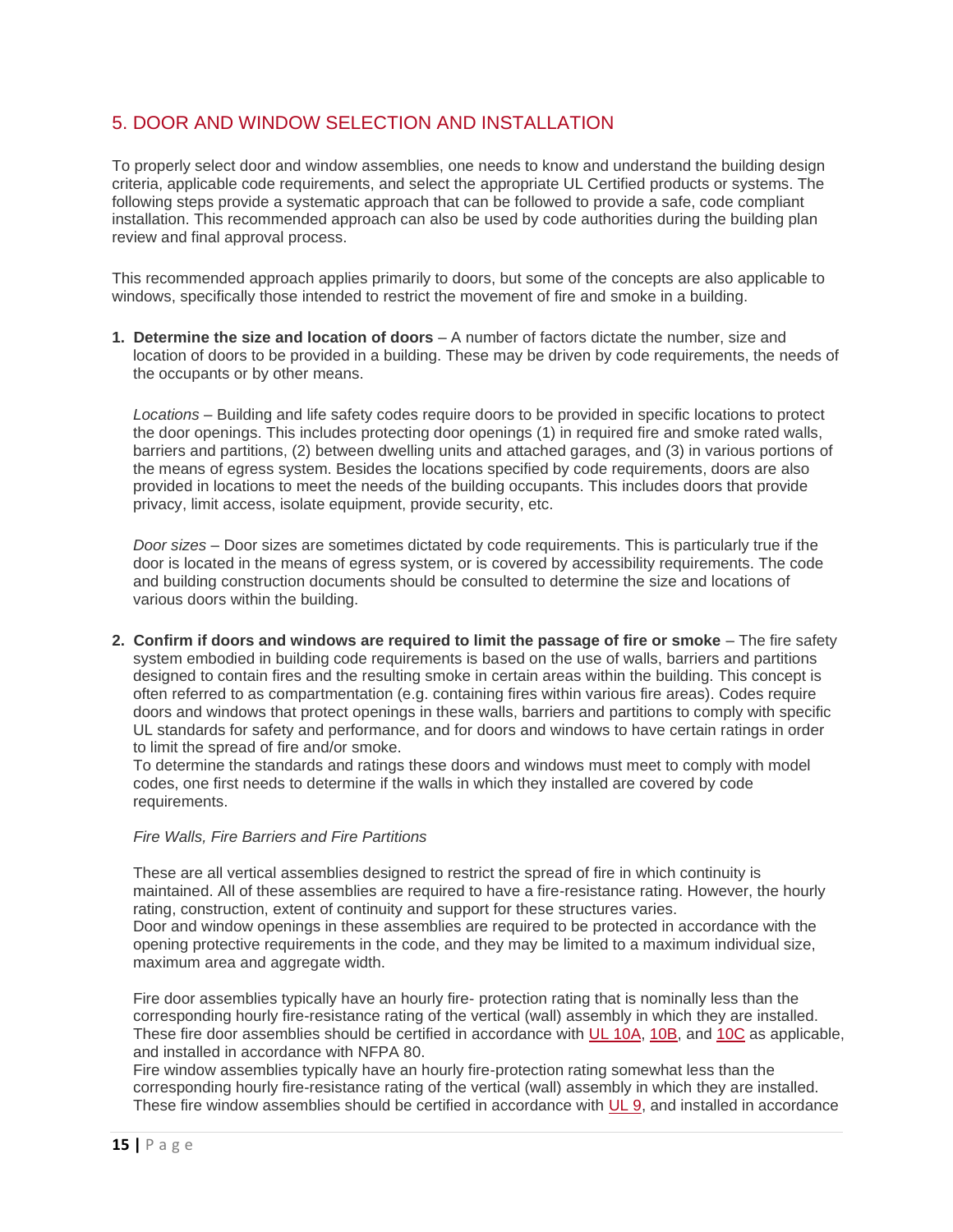with NFPA 80. Fire window assemblies can be tested and certified for use in positive pressure applications as noted in the individual certifications.

#### *Smoke Barriers and Smoke Partitions*

Smoke barriers are continuous membranes, either vertical or horizontal, such as a wall, floor or ceiling assembly, that are designed to restrict the movement of smoke through a building. In addition to limiting the spread of smoke, smoke barriers are required to have a fire-resistance rating as specified in the building code. Smoke partitions are continuous vertical membranes, such as a wall, that are also designed to restrict the movement of smoke through a building.

Door and window assemblies in smoke barriers are required to be protected against fire and smoke leakage in accordance with requirements included in the opening protective portion of the code. Door assemblies in smoke partitions are required to be protected by specific construction and air leakage requirements. To determine the appropriate standards and ratings for doors in these assemblies, refer to the specific code requirements covering the wall assemblies. This will include a leakage rating at a specified pressure and temperature for doors and windows used in smoke barriers and partitions, in conjunction with hourly fire-resistance ratings for doors and windows in smoke barriers.

**3. Identify the wall construction** – Once the size, location, standards and ratings required for the door and window assemblies are established, the next step is to identify the construction of the walls into which they will be mounted. This is important to know because the construction affects the anchoring of the door frames, transoms and side lights.

For example, fire door and window frames used in walls with wood or steel studs and gypsum wall board construction are anchored differently than frames installed in concrete or block walls. The proper frame should be selected for each of these applications. The frame is to be provided by the manufacturer with anchors selected to match the wall construction being used. The manufacturer's installation instructions or SDI A250.11 and NFPA 80 should be referred to for these details.

- **4. Determine the type of door required** There are a wide variety of fire door types that are listed with specific constructions features and for use in specific applications. These include rolling steel, specialpurpose, chute type, sliding type, swinging type, and freight or passenger elevator type fire doors.
- **5. Means of egress considerations** Doors serving a means of egress system for a building are required to comply with specific requirements that will help facilitate the egress of occupants from the building in an emergency. It is important to identify the doors in the building that are subject to specific egress related requirements, as covered in the Means of Egress chapter of the code.

Egress requirements include minimum door widths, projections into the doorways, and door swing requirements. It also includes specific requirements related to the use of revolving, sliding and power operated doors.

Egress requirements also require these doors to be readily operable from the egress side without the use of a key or special knowledge or effort, and to include panic hardware that is listed in accordance with [UL 305.](https://standardscatalog.ul.com/ProductDetail.aspx?productId=UL305) There are also requirements in place for special locking arrangements that allow for egress while also providing a suitable level of security for the premises. Ensure that the product labeling for the exit hardware device matches the application as panic hardware is only for use on nonrated assemblies while fire exit hardware is to be selected for openings wwhere a fire rating is required.

**6. Glazing** – Glazing used in fire doors, transoms, sidelights and fire windows is regulated in the opening protectives portion of the code, and may be limited in aggregate and individual sizes and dimensions. Glazing is required to be listed in accordance with [UL](https://standardscatalog.ul.com/ProductDetail.aspx?productId=UL9) 9 and/or [UL 263](https://standardscatalog.ul.com/ProductDetail.aspx?productId=UL263) requirements, and may consist of fire-protection or fire-resistance rated glazing. Glazed areas subject to human impact loads, such as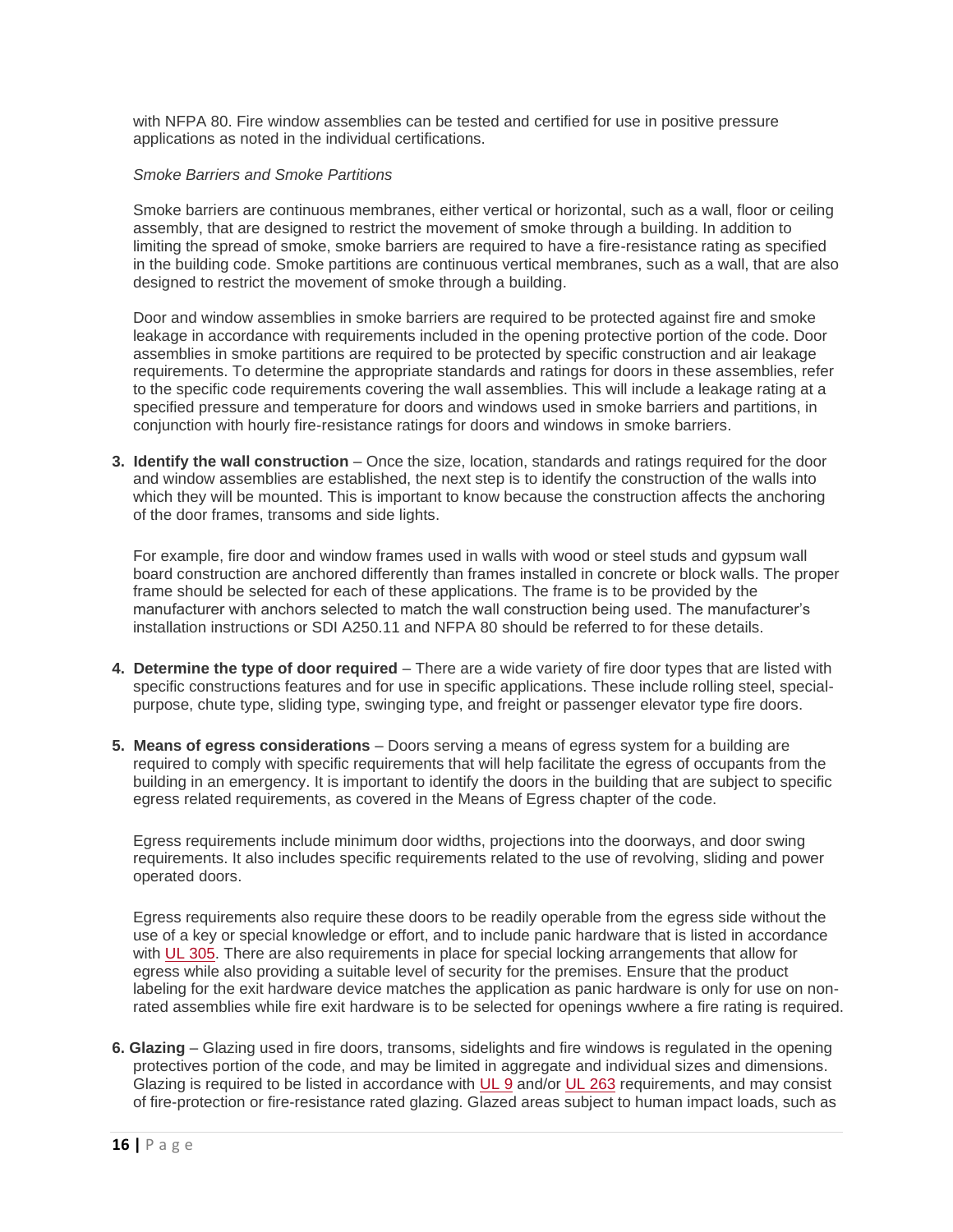in a door or side transom, are also required to meet safety glazing requirements. Wired glass is not permitted in those areas.

- **7. Select appropriate hardware** In order to operate properly, door hardware needs to be outfitted on the door assemblies. This hardware may include hinges, latches, locks, closers, and fire exit hardware. Most of these products (except leaf style commercial hinges) are required to be Certified in accordance with UL standards.
- **8. Putting it all together** In order to provide the desired door installation that complies with applicable code requirements it is important to identify the wall construction, determine the type of door required, evaluate means of egress considerations, understand the requirements applicable to glazing, and select the appropriate hardware. Similarly, for a fire window installation it is important to identify the wall construction, the type of glazing required and the appropriate frame for the glazing and wall construction.

Care should be taken to verify that the doors, frames, glazing and hardware are installed in accordance with the manufacturer's installation instructions, and in accordance with NFPA 80 requirements.

### 6. DIAGRAMS OF COMPLETE ASSEMBLIES

The following diagrams identify the components that make up complete assemblies, along with links to the guide information for the various product categories. Refer to Appendix A for a complete list of related product categories.



### ROLLING STEEL FIRE DOOR ILLUSTRATION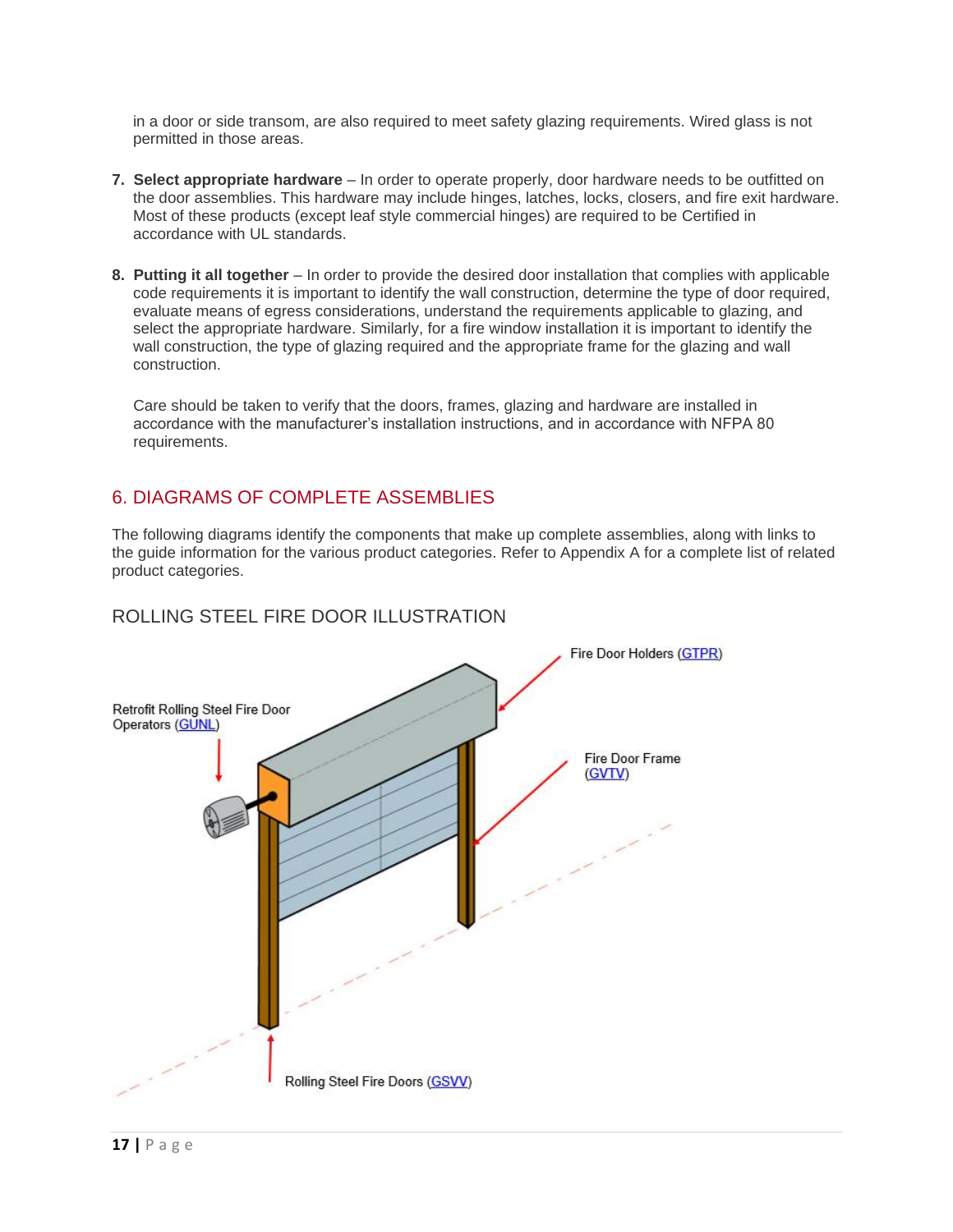### DOUBLE FIRE DOOR ILLUSTRATION

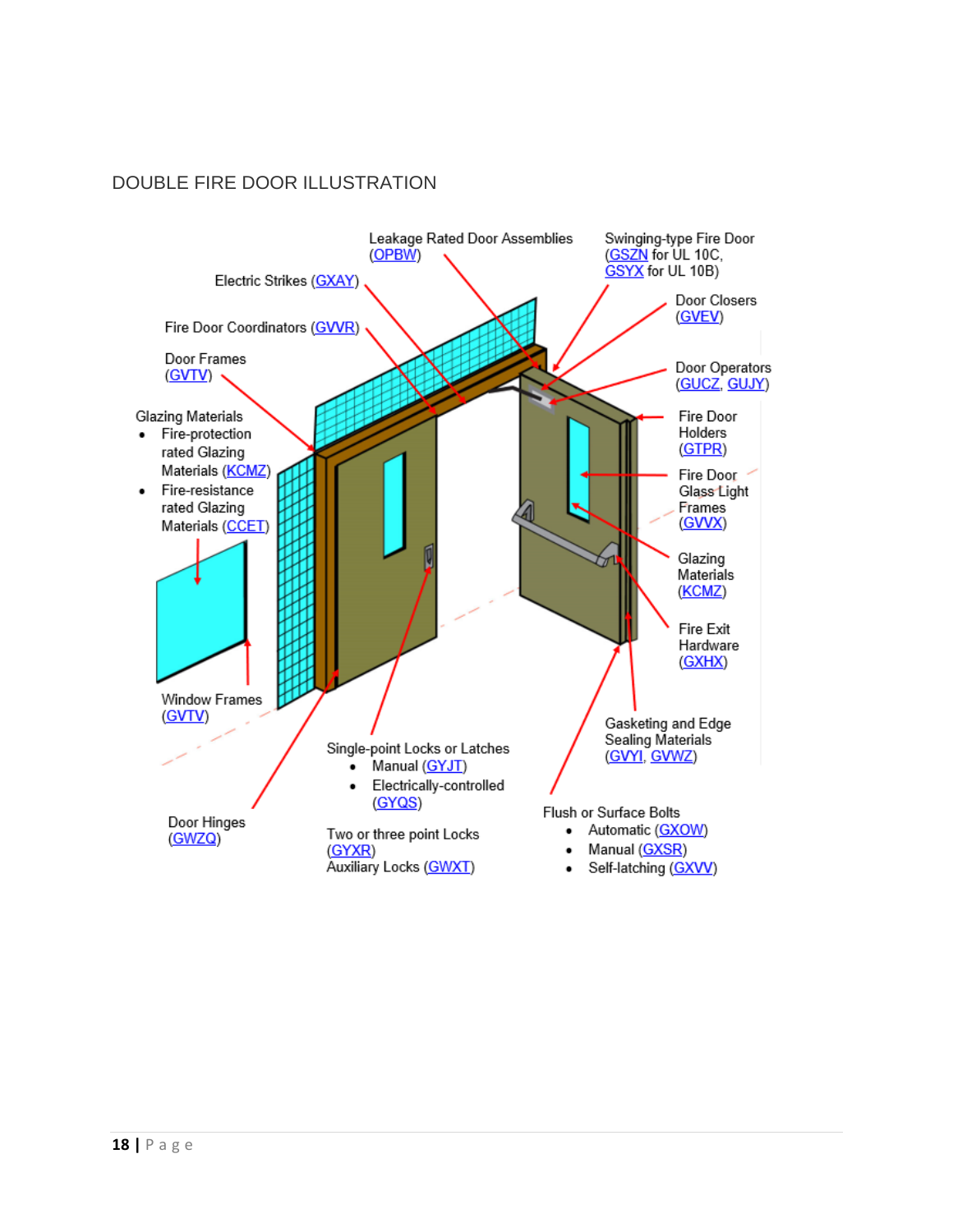### APPENDIX A – DOOR, WINDOW AND RELATED HARDWARE CATEGORIES

UL certifies the door, window and related hardware under the following product categories. Click on Category Code links to view UL Guide Information for the product category. The Guide Information also has links to manufacturers whose products are certified under the category. See the UL Product [iQ](http://www.ul/com/piq) database at www.ul.com/PiQ for details.

| Category<br>Code | <b>Category Name</b>                                 | <b>Standard Used</b>      |
|------------------|------------------------------------------------------|---------------------------|
| <b>GSNV</b>      | <b>Fire Doors</b>                                    |                           |
| <b>GSNN</b>      | Fire Door Assemblies and<br><b>Window Assemblies</b> | UL 10B, UL 10C, or UL 9   |
| <b>GSOT</b>      | <b>Access-type Fire Doors</b>                        | UL 10B or UL 263          |
| <b>GSOX</b>      | <b>Bullet-resisting-type Fire</b><br>Doors           | <b>UL 10B and UL 752</b>  |
| <b>GSPR</b>      | <b>Chute-type Fire Doors</b>                         | <b>UL 10B</b>             |
| <b>GSQX</b>      | <b>Curtain-type Fire Doors</b>                       | <b>UL 10B and UL 555</b>  |
| <b>GSRV</b>      | Dumbwaiter-type Fire Doors                           | <b>UL 10B</b>             |
| <b>GSZC</b>      | <b>Finishers of Fire Doors</b>                       | UL 10B or UL 10C, UL 1784 |
| CCJV             | <b>Floor Access Doors</b>                            | <b>UL 263</b>             |
| <b>GSST</b>      | Freight-elevator-type Fire<br>Doors                  | <b>UL 10B</b>             |
| <b>GSSZ</b>      | Freight-elevator-type Fire<br>Door Retrofit Parts    | <b>UL 10B</b>             |
| <b>GSUX</b>      | Passenger-elevator-type Fire<br>Doors                | <b>UL 10B</b>             |
| <b>GSVV</b>      | <b>Rolling Steel Fire Doors</b>                      | <b>UL 10B</b>             |
| <b>GSWT</b>      | Service-counter-type Fire<br>Doors                   | <b>UL 10B</b>             |
| <b>GSXV</b>      | <b>Sliding-type Fire Doors</b>                       | UL 10A and UL 10B         |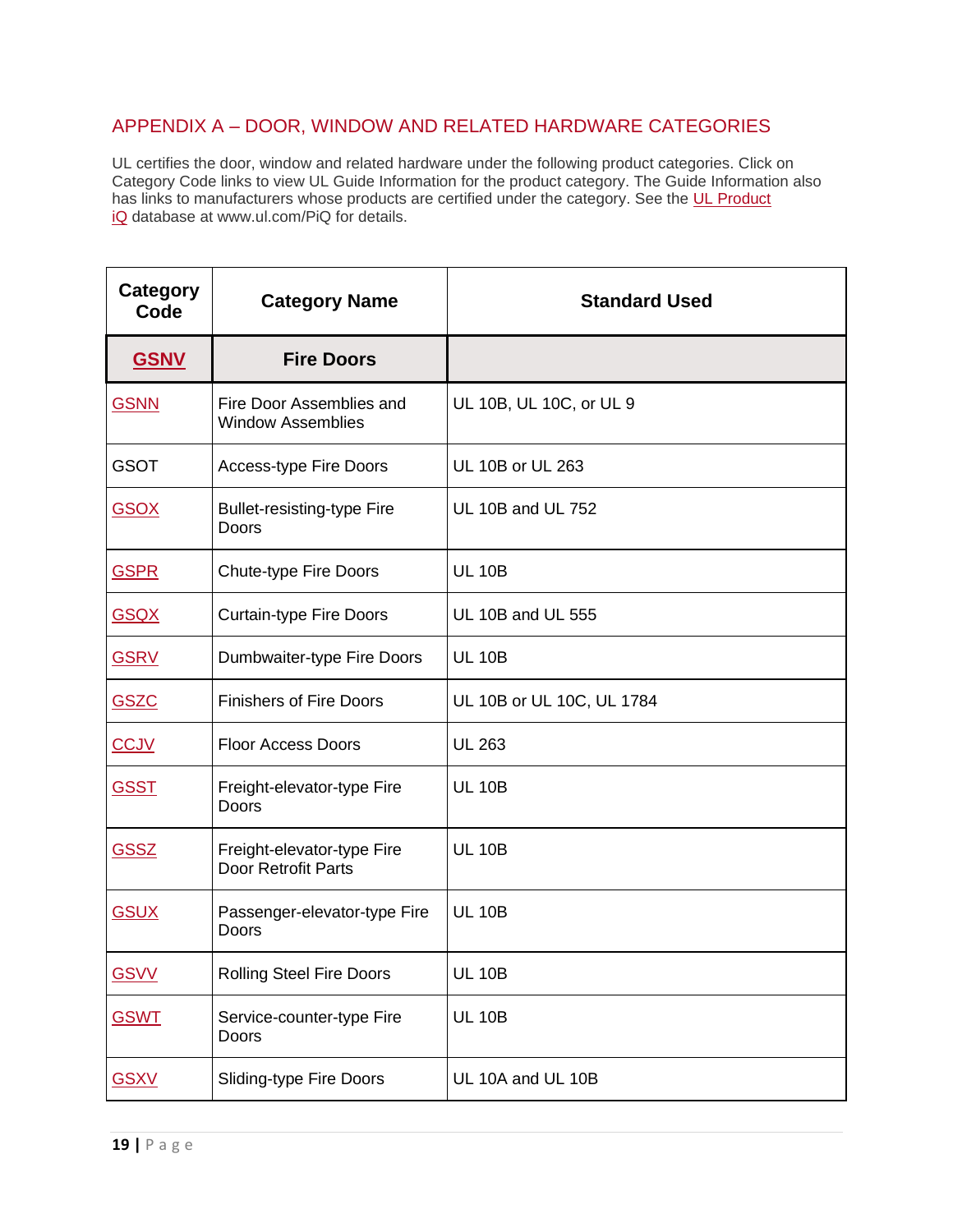| Category<br>Code | <b>Category Name</b>                                                         | <b>Standard Used</b>                   |
|------------------|------------------------------------------------------------------------------|----------------------------------------|
| <b>GSXZ</b>      | Special-purpose Fire Doors                                                   | UL 10B, UL 10C and UL 1784             |
| <b>GSYX</b>      | Swinging-type Fire Doors                                                     | UL 10A, UL 10B and U UL 1784           |
| <b>GSZG</b>      | Swinging-type Fire Door<br><b>Retrofit Parts</b>                             | <b>UL 10B</b>                          |
| <b>GSZN</b>      | Swinging-type Fire Doors,<br>Positive-pressure Tested                        | UL 10C, UL 1784                        |
| <b>GSZV</b>      | Tin-clad-type Fire Doors                                                     | UL 10A and UL 10B                      |
| <b>GSSN</b>      | <b>Fire-protective Curtains</b>                                              | UL 10D, UL 1784                        |
| <b>GVZS</b>      | <b>Fire Door Louvers</b>                                                     | UL 10B or UL 10C                       |
| <b>OPBW</b>      | Leakage-rated Door<br>Assemblies                                             | <b>UL 1784</b>                         |
|                  | <b>Fire Windows</b>                                                          |                                        |
| <b>CCET</b>      | Fire-resistance rated Glazing<br><b>Materials</b>                            | <b>UL 263</b>                          |
| <b>KCMZ</b>      | Fire-protection rated Glazing<br><b>Materials</b>                            | UL9, UL 10B, and/or UL 10C             |
|                  | <b>Fire Door and Window</b><br><b>Frames</b>                                 |                                        |
| <b>GVTV</b>      | <b>Fire Door and Window Frames</b>                                           | UL 10B, UL 10C, UL 9, or UL Subject 63 |
| <b>GVUP</b>      | <b>Finishers of Fire Door Frames</b><br>and Fire Window Frames               | UL 10B, UL 10C, UL 9 or UL Subject 63  |
| <b>CIKV</b>      | <b>Framing Members</b>                                                       | <b>UL 263</b>                          |
| <b>GWGR</b>      | <b>Fire Door and Window</b><br><b>Hardware</b>                               |                                        |
| <b>GWVW</b>      | Accessories for Single-point<br>Locks and Latches and Fire-<br>exit Hardware | <b>UL 10C</b>                          |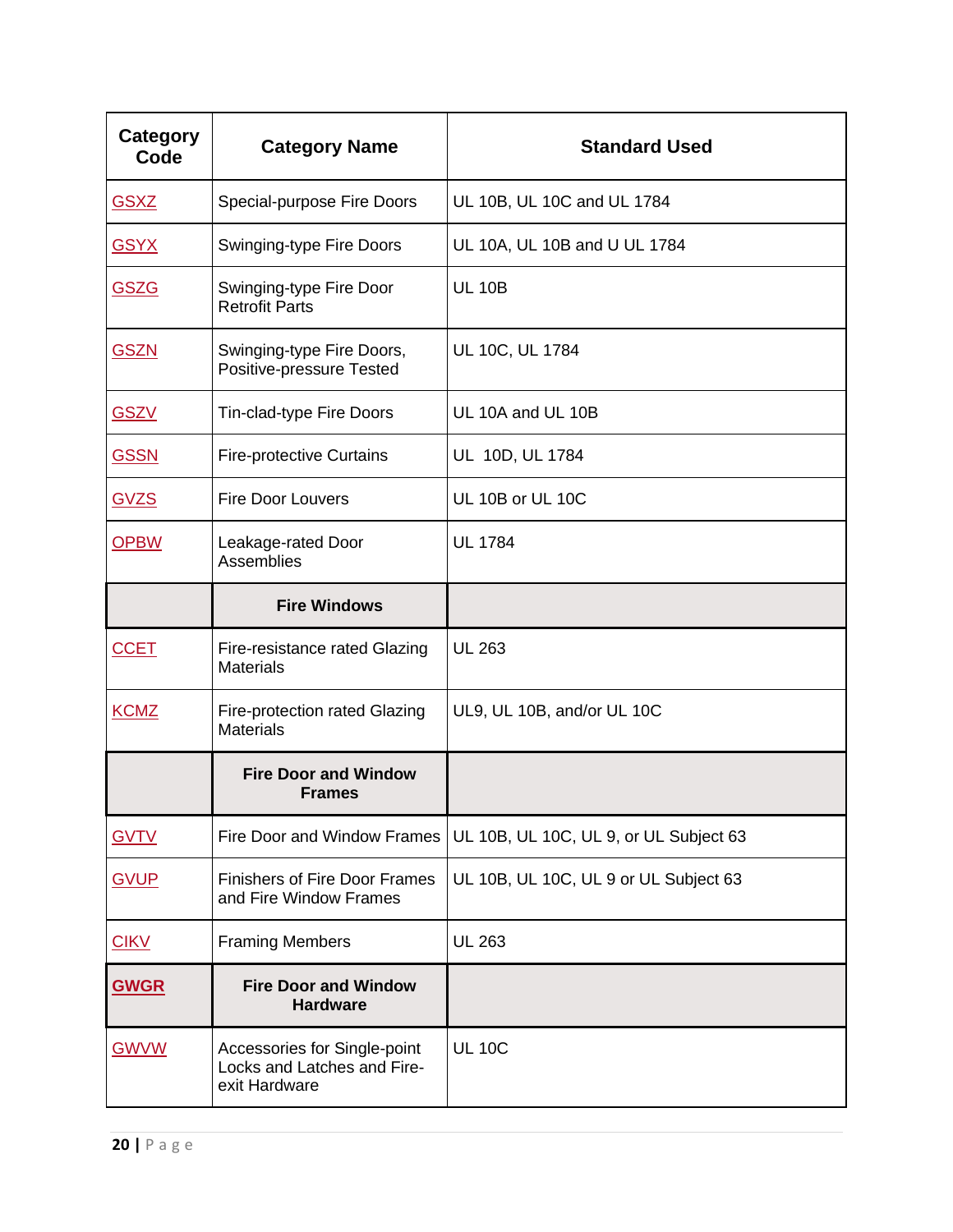| Category<br>Code | <b>Category Name</b>                                                 | <b>Standard Used</b>                |
|------------------|----------------------------------------------------------------------|-------------------------------------|
| <b>GWXT</b>      | <b>Auxiliary Locks</b>                                               | UL 10C or UL 10B                    |
| <b>GWZQ</b>      | Door Hinges                                                          | <b>UL 10C</b>                       |
| <b>GXAY</b>      | <b>Electric Strikes</b>                                              | <b>UL 10C</b>                       |
| <b>GXHX</b>      | Fire-exit Hardware                                                   | UL 305, UL 10B, UL 10C              |
| <b>GXOW</b>      | Flush and Surface Bolts,<br><b>Automatic Type</b>                    | UL 10B or UL 10C                    |
| <b>GXSR</b>      | Flush and Surface Bolts,<br>Manual Type                              | UL 10B or UL 10C                    |
| <b>GXVV</b>      | Flush and Surface Bolts, Self-<br>latching Type                      | UL 10B or UL 10C                    |
| <b>GYJT</b>      | Single-point Locks and<br>Latches                                    | UL 10B or UL 10C                    |
| <b>GYQS</b>      | Electrically-controlled Single-<br>point Locks and Latches           | UL 10B or UL 10C                    |
| <b>GYXR</b>      | Two- and Three-point Locks<br>and Latches                            | <b>UL 10B</b>                       |
| <b>GZKZ</b>      | Elevator Fire Door Hardware,<br>Passenger                            | <b>UL 10B</b>                       |
| <b>GZYX</b>      | Fire Door Hardware                                                   | <b>UL 14B, UL 14C</b>               |
| <b>HAAU</b>      | <b>Fire Door Viewers</b>                                             | UL 10B or UL 10C                    |
| <b>GVUW</b>      | <b>Fire Door Accessories</b>                                         |                                     |
| <b>GVVR</b>      | <b>Fire Door Coordinators</b>                                        | UL 10B or UL 10C, and UL Subject 14 |
| <b>GVUX</b>      | Miscellaneous Fire Door<br>Accessories                               | <b>UL 10B</b>                       |
| <b>GVUY</b>      | Miscellaneous Fire Door<br>Accessories, Positive-<br>pressure Tested | <b>UL 10C</b>                       |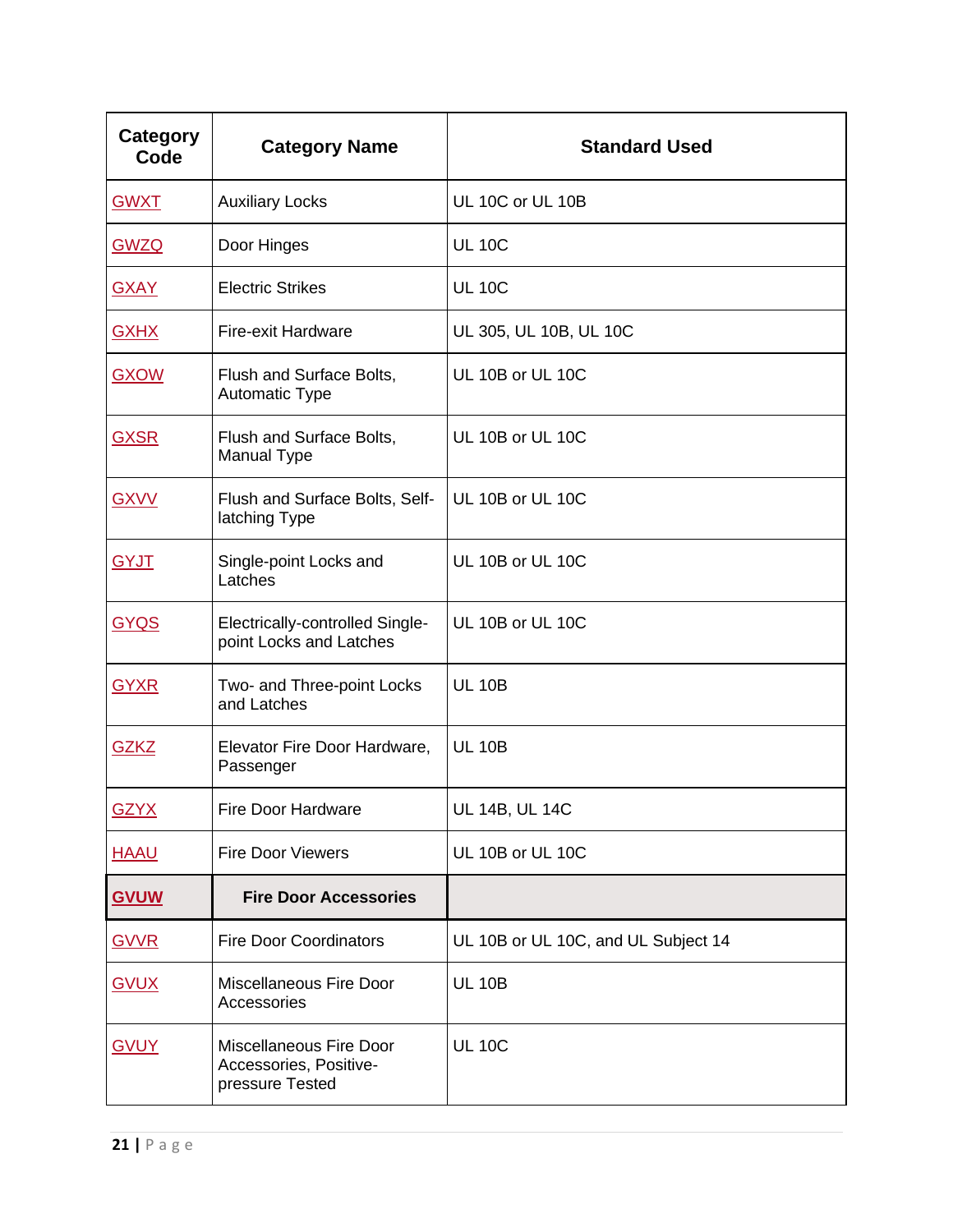| <b>Category</b><br>Code | <b>Category Name</b>                                                                | <b>Standard Used</b> |
|-------------------------|-------------------------------------------------------------------------------------|----------------------|
| <b>GVUZ</b>             | <b>Cladding Materials for Fire</b><br>Doors and Frames                              | UL 10B or UL 10C     |
| <b>GVVX</b>             | Fire Door Glass Light Frames                                                        | UL 10B or UL 10C     |
| <b>GVWZ</b>             | <b>Gasketing Materials for Fire</b><br>Doors                                        | <b>UL 10B</b>        |
| <b>GVYI</b>             | Gasketing and Edge-sealing<br>Materials for Fire Doors,<br>Positive-pressure Tested | <b>UL 10C</b>        |
| <b>GTBT</b>             | <b>Fire Door Closers, Holders</b><br>and Operators                                  |                      |
| <b>GVEV</b>             | <b>Swinging Fire Door Closers</b>                                                   | <b>UL 228</b>        |
| <b>GUQX</b>             | <b>Sliding Fire Door Closers</b>                                                    | <b>UL 228</b>        |
| <b>GTPR</b>             | <b>Fire Door Holders</b>                                                            | <b>UL 228</b>        |
| <b>GTIS</b>             | <b>Combination Fire Door</b><br><b>Closers and Holders</b>                          | <b>UL 228</b>        |
| <b>GUCZ</b>             | <b>Fire Door Operators</b>                                                          | UL 228 and UL 325    |
| <b>GUJY</b>             | Fire Door Operators with<br><b>Automatic Closers</b>                                | UL 228 and UL 325    |
| <b>GUNL</b>             | Retrofit Rolling Steel Fire Door   UL 10B and UL 325<br>Operators                   |                      |
| <b>FCQU</b>             | Door Operators for use in<br><b>Hazardous Locations</b>                             | <b>UL 325</b>        |
| <b>FDGF</b>             | Door Holders for use in<br><b>Hazardous Locations</b>                               | <b>UL 228</b>        |
| <b>FUDQ</b>             | Means of Egress Related<br>Certifications                                           |                      |
| <b>FULA</b>             | <b>Controlled Exit Panic Devices</b>                                                |                      |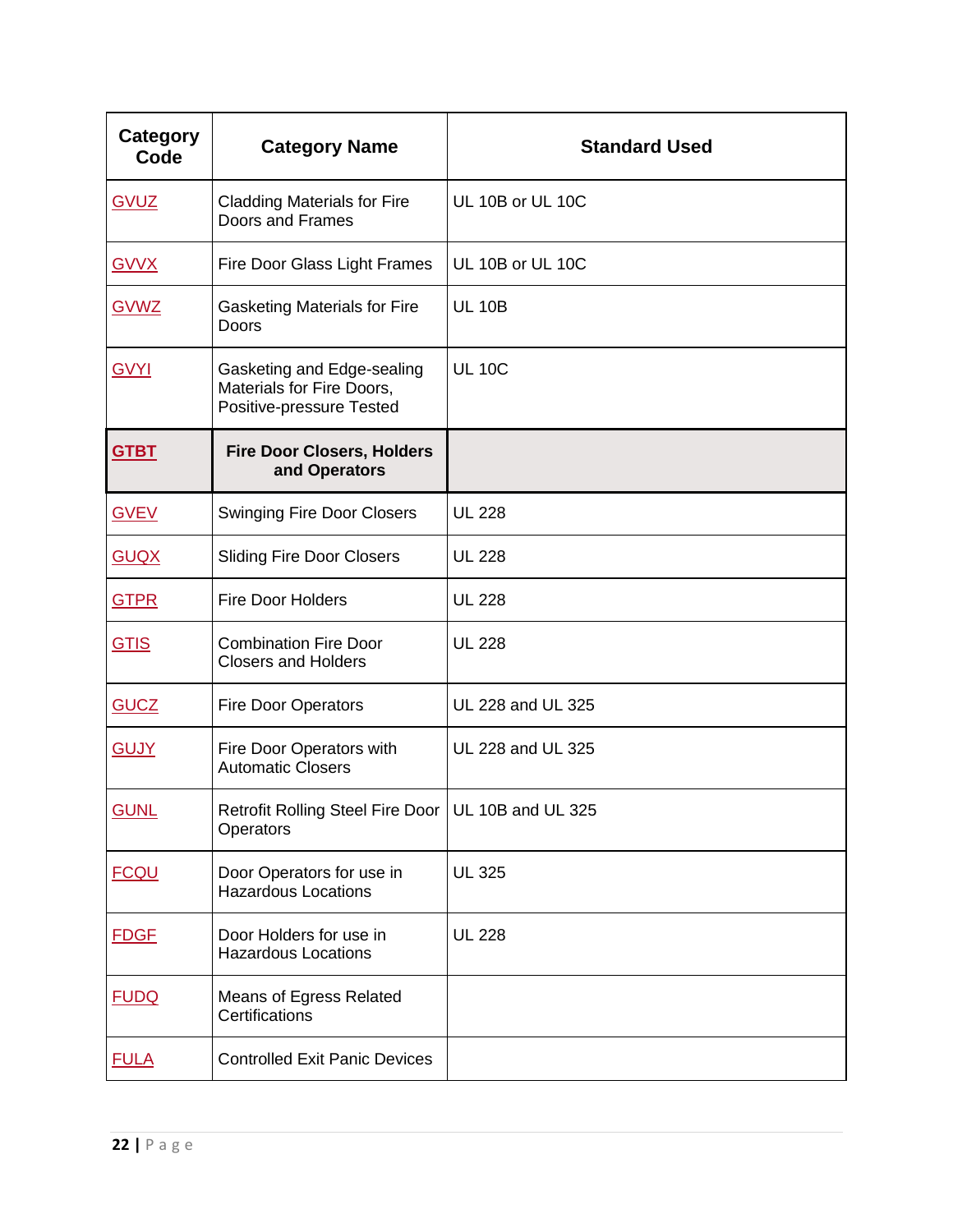| Category<br>Code | <b>Category Name</b>                                          | <b>Standard Used</b>                                                                                                                   |
|------------------|---------------------------------------------------------------|----------------------------------------------------------------------------------------------------------------------------------------|
| <b>FUOR</b>      | Door Closers                                                  | ANSI/BHMA A156.4                                                                                                                       |
| <b>FUXV</b>      | <b>Exit Doors</b>                                             |                                                                                                                                        |
| <b>FUQV</b>      | <b>Exit Locks</b>                                             |                                                                                                                                        |
| <b>FVSR</b>      | Panic Hardware                                                | UL 305 and ANSI/BHMA A156.3                                                                                                            |
| <b>FWAX</b>      | <b>Special Locking Arrangements</b>                           |                                                                                                                                        |
|                  | <b>Windstorm Rated</b><br><b>Assemblies</b>                   |                                                                                                                                        |
| <b>ZHCH</b>      | Windstorm-rated Swinging<br>Door Components                   | <b>UL 228</b>                                                                                                                          |
| <b>ZHCK</b>      | Accessories for Windstorm-<br>rated Swinging Doors            | <b>ANSI A250.13</b>                                                                                                                    |
| <b>ZHCW</b>      | Swinging Doors, Exterior                                      | <b>ANSI A250.13</b>                                                                                                                    |
| <b>ZHDL</b>      | Door Frames                                                   | <b>ANSI A250.13</b>                                                                                                                    |
| <b>ZHDO</b>      | <b>Glass Light Frames for</b><br><b>Windstorm-rated Doors</b> | <b>ANSI A250.13</b>                                                                                                                    |
| <b>ZHDX</b>      | Hinges                                                        | <b>ANSI A250.13</b>                                                                                                                    |
| <b>ZHEM</b>      | Latching Hardware                                             | <b>ANSI A250.13</b>                                                                                                                    |
| <b>ZHLA</b>      | Windstorm-rated Assembliess                                   | AMCA 540, ASTM E283, ASTM E331, ASTM E330,<br>ASTM E1886, ASTM E1996, TAS 201/202/203,<br>AAMA/WDMA/CSA 101/I.S.2/A440, and/or ICC 500 |
| ZHLL             | Products for Use in<br>Windstorm-rated Assemblies             | AMCA 540, ASTM E283, ASTM E331, ASTM E330,<br>ASTM E1886, ASTM E1996, TAS 201/202/203,<br>AAMA/WDMA/CSA 101/I.S.2/A440, and/or ICC 500 |